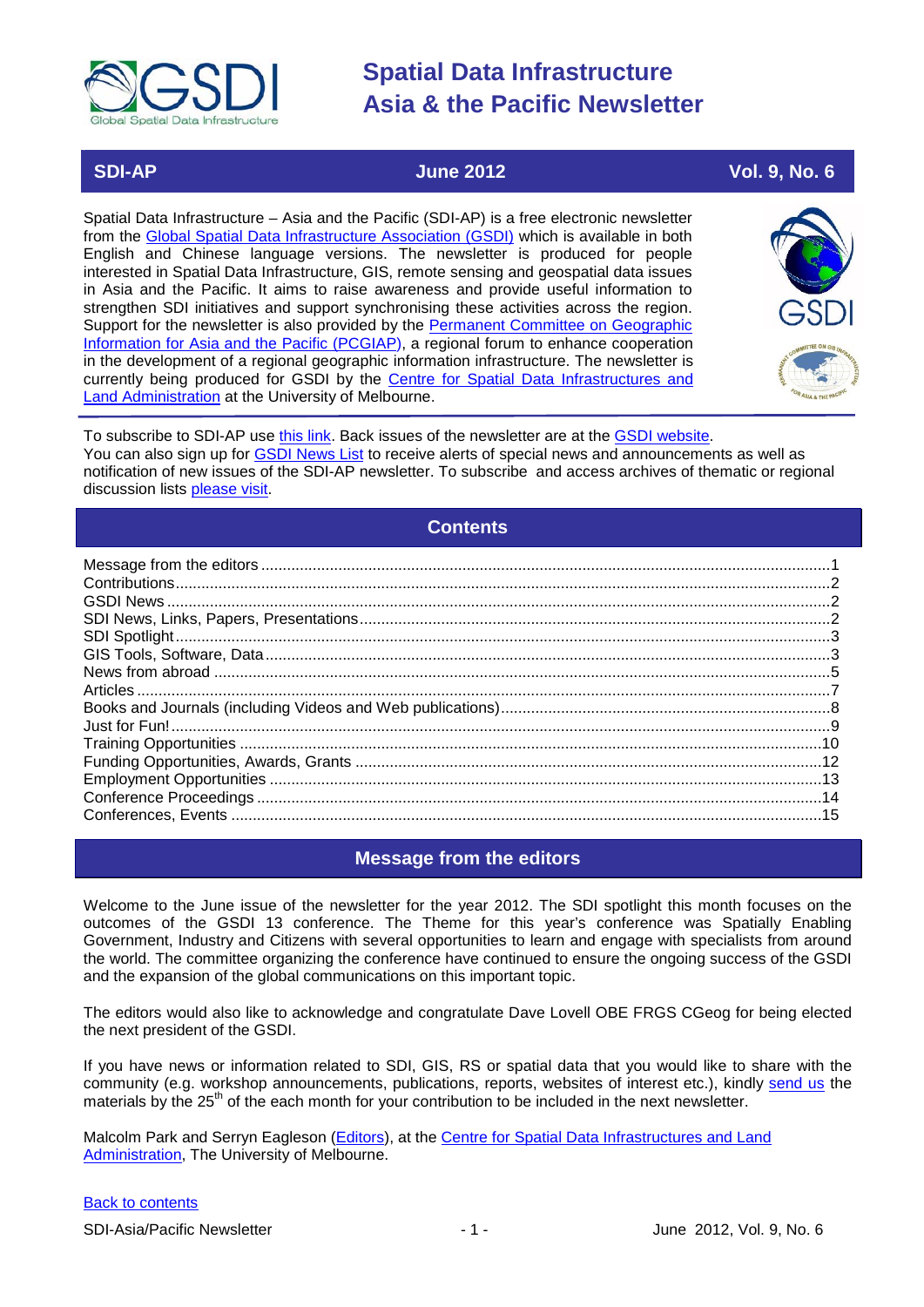

# **Contributions**

<span id="page-1-0"></span>Thank you to the following people and organisations for their contributions to this issue: Baek Wonkug for news feeds, Jeremy Shen and Bruce Lan and colleagues for the Chinese translation as well as Shivani Lal, *GIS Development*, *GeoSpatial World* and *Asia Surveying & Mapping* magazine for directly contributing to the newsletter.

# **GSDI News**

# <span id="page-1-1"></span>**International Geospatial Society (IGS) Free Memberships**

At its recent meeting, the GSDI Board of Directors passed a motion that allows individuals in low and very low income nations to join the International Geospatial Society (IGS) by providing specific information of value to the global community in lieu of annual cash dues. To join, simply add your professional profile to the growing interconnected network of geospatial specialists across the globe. Benefits of membership in IGS are listed at [http://www.igeoss.org/benefits.](https://owa.unimelb.edu.au/owa/redir.aspx?C=54c2b4d3973d480282dc7c38384f4204&URL=http%3a%2f%2fwww.igeoss.org%2fbenefits) For further information, contact [Harlan Onsrud,](mailto:onsrud@gsdi.org) Executive Director, GSDI Association.

Information relating to the GSDI 13 conference is included within the SDI Spotlight.

### <span id="page-1-2"></span>[Back to contents](#page-0-0)

# **SDI News, Links, Papers, Presentations**

### **[UN vision for geospatial information](http://www.gpsworld.com/gis/gss-weekly/united-nations-five-ten-year-vision-geospatial-information-management-12932?)**

This website provides insight into the five and ten year vision of geospatial information management from the United Nations, a collection and summary of industry expert opinions.

[The UN initiative on Global Geospatial Information Management \(GGIM\)](http://ggim.un.org/)

Thank you to Ross Johnson for this item

## **[Mandatory use of geo-spatial data for Delhi government departments](http://articles.economictimes.indiatimes.com/2012-04-08/news/31308458_1_geo-spatial-data-data-infrastructure-infrastructure-projects)**

Delhi government's 30 departments and agencies will have to mandatorily use geo-spatial data of overground and underground assets before planning any infrastructure projects, when an ambitious legislation comes into force in the city in May. The IT Department has already completed a three-year project under which images of all overground and underground utilities like telephone lines, power cables, water and sewer lines and roads have been made available on a single portal to facilitate better urban planning and governance. Source: India Times

See also: [Mandatory Geospatial Data Use in Delhi: 3D Modelling To Expand](http://www.3dvisworld.com/3DVW/?p=85) and [Sharing geospatial information on infrastructure mandated by Delhi NCT](http://geospatial.blogs.com/geospatial/2012/04/sharing-geospatial-information-on-infrastructure-mandated-by-delhi-nct.html)

### **[Spatial infrastructure project initiated by Tasmanian Govt](http://geospatialworld.net/index.php?option=com_content&view=article&id=24626%3Aspatial-infrastructure-project-initiated-by-tasmanian-govt&catid=58%3Aapplication-lis&Itemid=1)**

A two-year Spatial Information Foundations project has been initiated by the Tasmanian government. The project aims to develop a contemporary platform for the management and distribution of spatial information across all tiers of government and the private sector and facilitate the improved use of spatial information for key priorities of the Tasmanian Government.

This will improve the quality and timeliness of services and decision-making, especially in the areas of planning, economic development, policy development and emergency management. The project is part of the Tasmanian Government ICT Strategy, and it supports the Economic Development Plan, strategies for planning reform and the SenseT programme.

Source: Geospatial World

## **[Australian Census](http://www.abs.gov.au/)**

The Australian Census is due for release on the 21s<sup>t</sup> of June. This information is vital for governments and the community to use in planning, policy development, service delivery and research.

### [Back to contents](#page-0-0)

SDI-Asia/Pacific Newsletter  $\sim$  2 - June 2012, Vol. 9, No. 6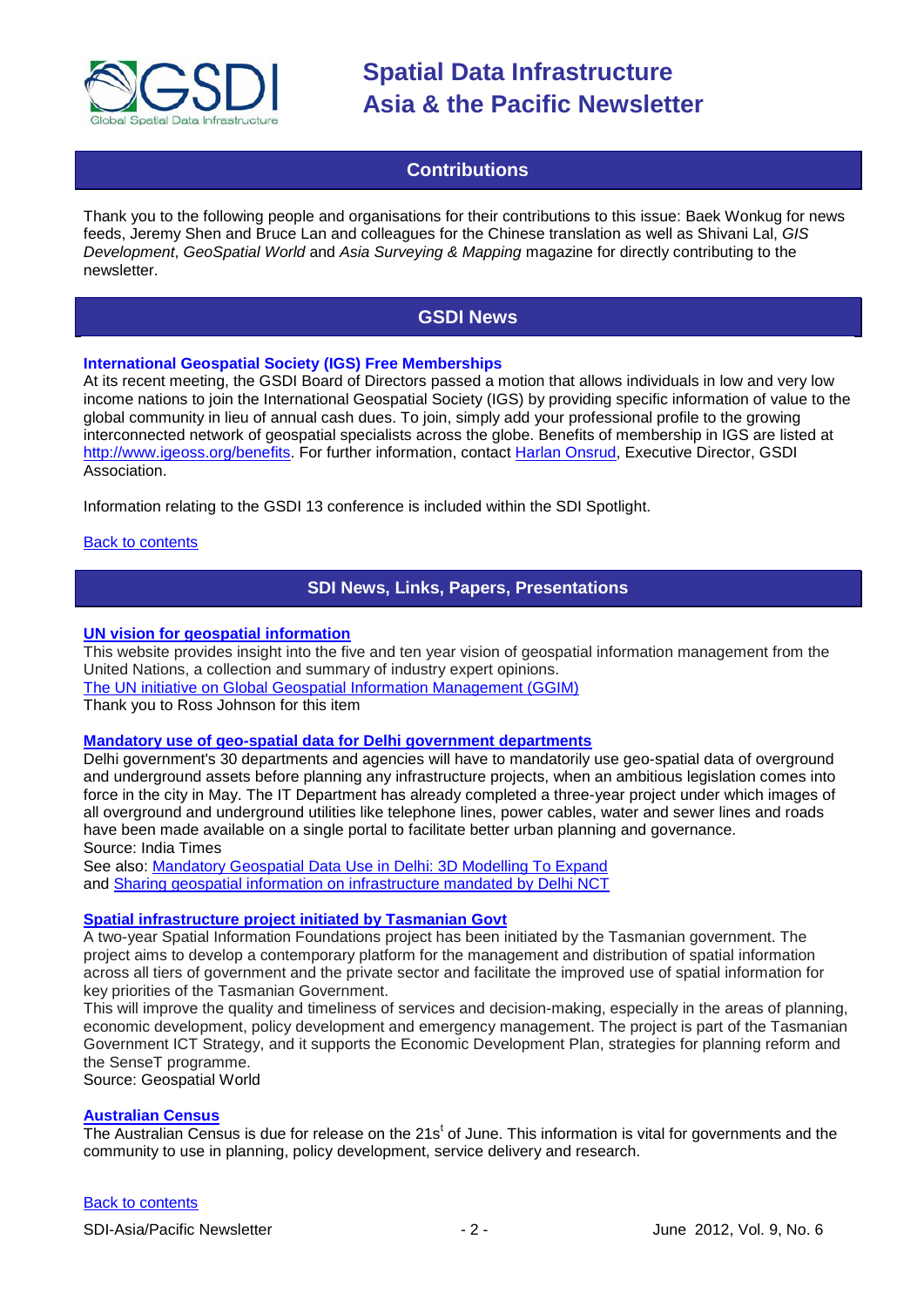

# **SDI Spotlight**

<span id="page-2-0"></span>This month the "Spotlight" consists of an overview of the highlights from the GSDI 13 Conference. The theme for this years conference was **Spatially Enabling Government, Industry and Citizens.** This topic enabled government, local communities, non-government organizations, the commercial sector, the academic community and common people to make progress in addressing many of the world's most pressing problems.



Key highlights of the conference were related to the use of volunteered geographic information (VGI) and crowd sourced and the ways in which this information can be used to assist developing countries to collect, maintain and update data repositories.

In total there were 5 plenary sessions covering topics such as global and regional initiatives and innovations in spatial enablement. In total there were over 250 papers presented across 7 parallel sessions complemented with the following 5 workshops

- Workshop 1 Lessons learned from implementing SDIs<br>• Workshop 2 Towards the Global Harmonization of Lice
- Workshop 2 Towards the Global Harmonization of Licenses for Geographic Data
- Workshop 3 SDI Best Practices in the Developing World
- Workshop 4 Technical Tools for building SDIs from the bottom up
- Workshop 5 Leveraging the Global Geospatial community

Presentations identified as being particularly important to the future of spatial enablement in the Asia Pacific Region include:

- Experiences & case studies

- Spatially enabling Government Spatially enabling Industry Spatially enabling Citizens<br>- Experiences & case studies Technical challenges Education & capacity building

- Legal, economic & institutional challenges Basic & applied research Assessment & Measurement

A limited-edition book of selected papers "**Spatially Enabling Government, Industry and Citizens: Research and Development Perspectives**" was provided free of charge to all conference registrants. Abstracts and Papers from the Conference may also be downloaded from the [GSDI Association's website.](http://www.gsdi.org/gsdiconf/gsdi13/prog_details.html)

### **President-elect**

Members of the Global Spatial Data Infrastructure (GSDI) Association have chosen EuroGeographics' Secretary General and Executive Director, Dave Lovell OBE FRGS CGeog as its President-elect.

The editors remind our subscribers and readers that we welcome contributions for the *Spotlight* feature.

<span id="page-2-1"></span>**[Back to contents](#page-0-0)** 

# **GIS Tools, Software, Data**

# **[City of Melbourne became the first Australian council to make their spatial data freely available online.](http://www.geospatialworld.net/index.php?option=com_content&view=article&id=24578%3Amelbourne-announces-online-access-to-spatial-data&catid=49%3Aproduct-data&Itemid=61)**

As part of an international project to develop the world's most accurate online map. The council contributed their official local government area base map to the 'Community Maps Program' - a global initiative led locally by Esri Australia.

Source: Geospatial World [thanks to Ross Johnson for this item]

# **[Zebedee Handheld 3D Mapping System](http://www.youtube.com/watch?feature=player_embedded&v=Uj9BKcnXOyo)**

Handheld laser mapping system developed at [CSIRO](http://research.ict.csiro.au/research/labs/autonomous-systems/field-robotics/mapping-and-localisation) that is able to generate 3D maps in GPS denied areas (indoors, underground, etc). The system consists of a Hokuyo 2D lidar (30m maximum range), with a battery and a laptop in a backpack. Specialized software computes the 6DoF position and orientation of the sensor and generates a 3D point cloud model of the environment in real-time. In addition to indoor spaces, the system also functions outdoors, including in natural environments.

More information on CSIRO's mapping and localization research can be found [here.](http://research.ict.csiro.au/research/labs/autonomous-systems/field-robotics/mapping-and-localisation)

Source: [LiDAR News](http://www.lidarnews.com/newsletter/Vol2No10.htm)

[Back to contents](#page-0-0)

SDI-Asia/Pacific Newsletter  $\sim$  3 -  $\sim$  3 - June 2012, Vol. 9, No. 6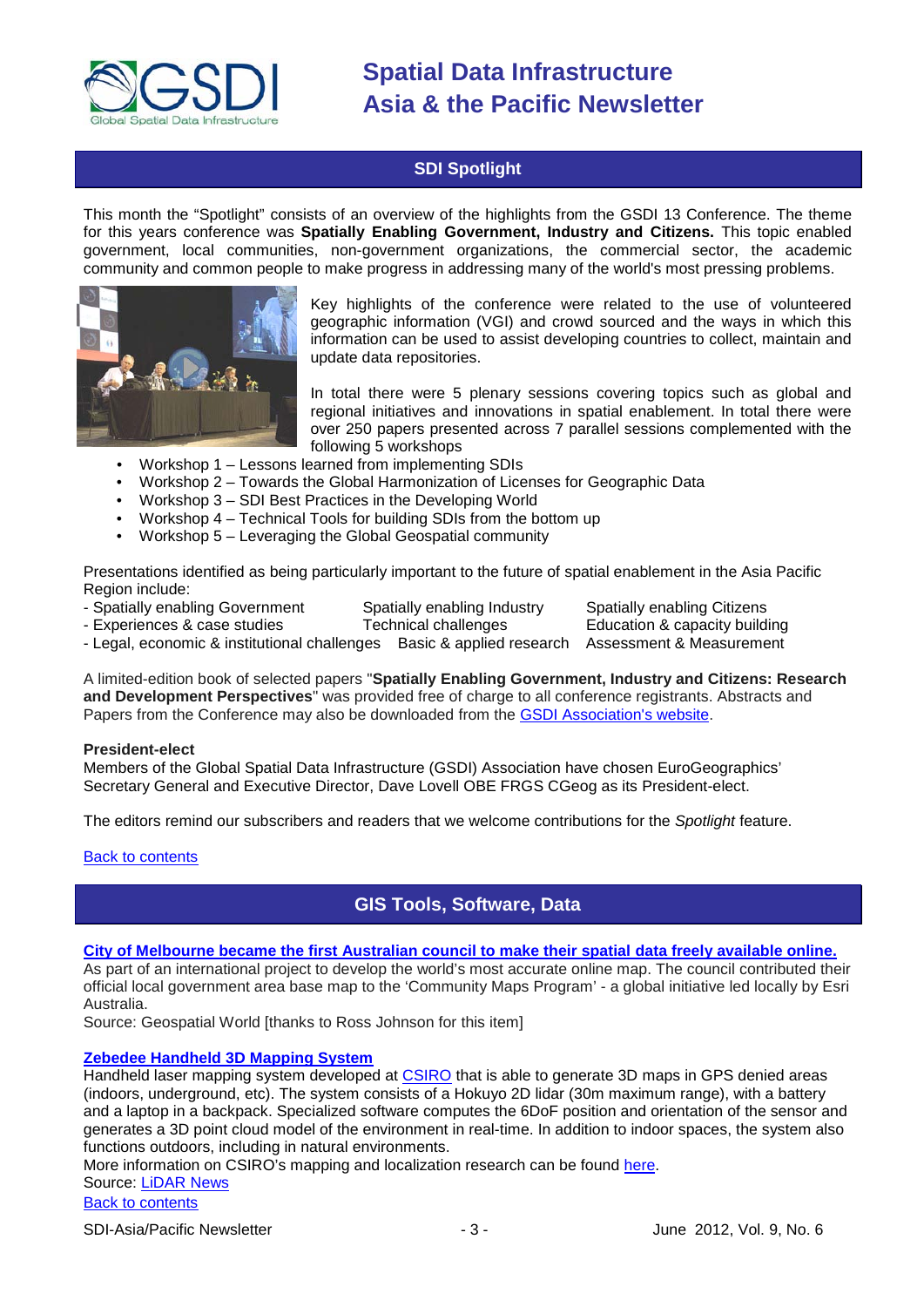



# **[The Invisible Borders That Define American Culture](http://www.theatlanticcities.com/arts-and-lifestyle/2012/04/invisible-borders-define-american-culture/1839/)**

The research team set out to understand how a variety of cultural and social properties create borders, and whether or not these borders actually overlap. Are there in fact natural boundaries to the borders that we create as social creatures? Source: The Atlantic "Cities" website

#### **[Introducing CommonMap](http://commonmap.org/)**

Interested in promoting the *'update once, use anywhere'* approach to fundamental spatial information?

The new CommonMap system intends to reuse each country's open geodata licence as well as the geodata itself. This means that government, community and industrycontributed geodata can be combined and consumed on equal terms. This opens up new opportunities for innovation on top of the common knowledge of the world's geography.*'Update once, use anywhere'* faces one less barrier.

For more information, to join the working party, volunteer, or have a say in the evolution of CommonMap, visit **[CommonMap](http://commonmap.org/)** 

Thank you to Ross Johnson for this item

#### **[Mapping China's Ancient Name Game](http://news.sciencemag.org/sciencenow/2012/04/mapping-chinas-ancient-name-game.html?ref=hp)**

Surnames can act as stand-ins for genetic markers that fathers pass to their children. Like genes, family names are subject to random drift: Over time, certain names become more prevalent than others purely by chance. A region with high surname similarity indicates that a stable population has inhabited the area long enough for drift to take place. A region of low surname similarity suggests the migration of different groups of people into the area.

Source: Science Now

#### **[Mapping a Lifetime of Health Risks](http://www.theatlanticcities.com/technology/2012/05/mapping-lifetime-health-risks/2091/)**

Geo-medicine: an emerging field that uses GIS mapping to correlate environmental conditions to health risks like heart attacks and cancer. Geo-medicine can zoom in on a patient's life to create a geographically enhanced medical history. Or it can zoom out to give public health officials, city planners and activists detail-rich insights on how to improve the well-being of entire communities.

Source: The Atlantic

### **[Victoria in Future 2012](http://www.dpcd.vic.gov.au/home/publications-and-research/urban-and-regional-research/Census-2011/victoria-in-future-2012) AUSTRALIA**

The Victoria in Future (VIF) 2012 population and household projections are now available online. The Victorian Government's official population and household projections.

Victoria in Future 2012 (VIF 2012) projections cover the period 2011 to 2051 for Victoria, metropolitan Melbourne and the whole of regional Victoria. Projections for smaller geographical areas (Statistical Local Areas, Local Government Areas and regional Statistical Divisions) cover the period 2011 to 2031.

The projections are based on the 2011 ABS population estimates and supersede the projections published by DPCD in 2008.

# **[Picture of the Day: How Much Water Is There on Earth?](http://www.theatlantic.com/technology/archive/2012/05/picture-of-the-day-how-much-water-is-there-on-earth/256863/)**

The image shows how big a sphere would be compared to Earth if it were made of all the Earth's water. It would have a diameter of about 860 miles and a volume around 332,500,000 cubic miles. The calculations are based on estimations for all of the Earth's water including not just oceans, lakes, rivers, seas, and ice caps, but groundwater, atmospheric water, and even the water inside living creatures such as you, your cat, and all of the world's plants. Source: The Atlantic



VICTORIA tuture<br>1012

### **New Zealand's 18-year-long geological mapping project ends**

Geologists and technicians from GNS Science's Lower Hutt and Dunedin offices concluded an 18-year-long project to produce a new series of geological maps of New Zealand. The project, QMAP (Quarter million scale map), was Started in 1994 and has produced 21 geological maps covering all parts of New Zealand.

## [Back to contents](#page-0-0)

SDI-Asia/Pacific Newsletter  $\begin{array}{ccc} -4 \\ -4 \end{array}$  -  $\begin{array}{ccc} -4 \\ -4 \end{array}$  June 2012, Vol. 9, No. 6

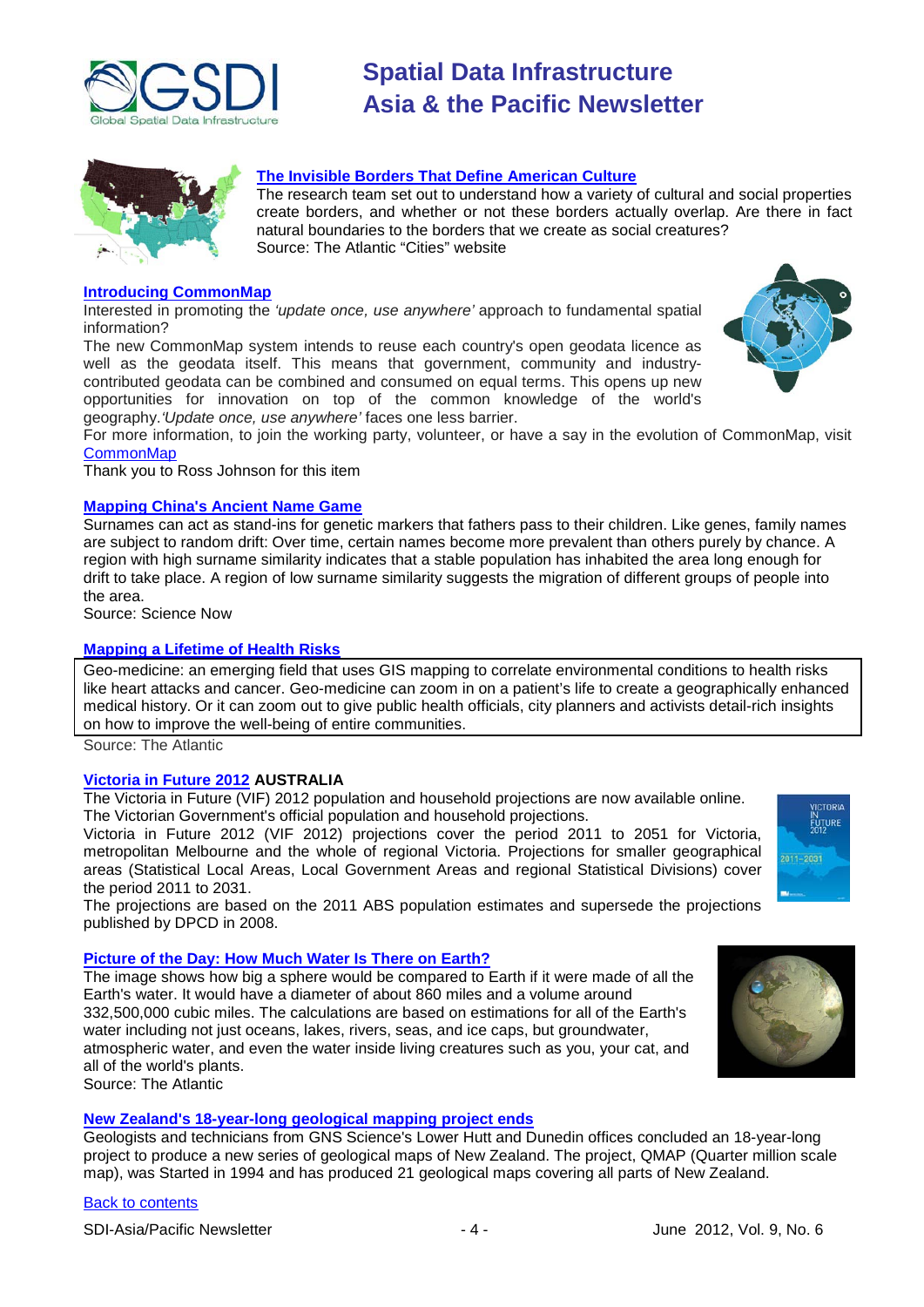

Source: Geospatial World

### **[Mapping Global Water Stress](http://www.theatlanticcities.com/technology/2012/05/mapping-global-water-stress/2054/)**

Water scarcity is likely to be one of the great problems facing the planet this century. Various risk factors contribute to the scarcity of clean water. A new [mapping tool](http://insights.wri.org/aqueduct/atlas) from the World Resources Institute visualizes how those risk factors can combine to create large problems, or how conditions can be improved to reduce the potential for water shortages between now and 2095. Source: The Atlantic



#### **[Malay environment minister advocates GIS education](http://geospatialworld.net/index.php?option=com_content&view=article&id=24829%3Amalay-environment-minister-advocates-gis-education&catid=75%3Amiscellaneous-events&Itemid=1)**

The Minister of Natural Resources and Environment, Malaysia, urged the Human Resource Ministry to include GIS in academic syllabus, during National Geospatial Information Symposium 2012 in Putrajaya. He observed that government officers lack GIS skill. However, they can use GIS to enhance public services. He proposed the establishment of GIS unit in all federal and state agencies. Source: Geospatial World

#### **Earthquake tour for movers and shakers**

**Geoscience Australia** is to host a tour of earthquakes monitoring equipment and mineral resources at its Canberra headquarters as part of APS Innovation Week (2-8 June).

The tour will provide participants with an opportunity to find out about the latest technology geologists are using to monitor earthquakes and help uncover Australia's hidden mineral wealth.

Geoscience Australia (GA) will offer members of the public the experience of a virtual 3D tour of some of Australia's key national geophysical and mineral datasets using GA's innovative open-source 3D World Wind Data Viewer, followed by a visit to the Joint Australian Tsunami Warning Centre (JATWC).

It said three public tours of the World Wind viewer and the JATWC would be offered at 10am, 12pm and 2pm on Tuesday 5 June. Bookings for the tours can be made on (02) 6249 9324 or at [www.ga.gov.au](http://www.ga.gov.au/) Thanks to Ross Johnson for this item.

#### **[India to eradicate mosquitoes using g-tech](http://articles.timesofindia.indiatimes.com/2012-05-23/kochi/31825929_1_mosquito-new-satellite-satellite-images)**

Researchers will use satellite images to identify areas with high mosquito density and places where mosquito breeding is extensive. This will help health officials in fixing their target in their anti-mosquito drive to control diseases like dengue, malaria and chikungunya.

The World Health Organization (WHO) and the UN Office for Outer Space Affairs evinced interest in the project, saying it would go a long way in making technology play a key role in public health. Source: [Geospatial World](http://geospatialworld.net/index.php?option=com_content&view=article&id=24840%3Aindia-to-eradicate-mosquitoes-using-g-tech&catid=56%3Aapplication-health&Itemid=1) and Times of India

#### <span id="page-4-0"></span>[Back to contents](#page-0-0)

# **News from abroad**

*"This section has been included to highlight some of the developments happening outside the region which demonstrate SDI in action.*

### **[Mapping urban heat](http://www.esa.int/esaEO/SEMRLKTWT1H_index_0.html)**

Monitoring thermal radiation can help city planners to design more 'liveable' cities, assist civil protection authorities in taking adequate measures during heat waves and create maps of energy efficiency Source: [Geospatial World](http://geospatialworld.net/index.php?option=com_imageoftheweek&view=managetemplate&id=87&Itemid=139&year=2012) and European Space Agency

### **[Google Maps and Disaster Tracking software](http://www.abertay.ac.uk/about/news/newsarchive/2012/name,9821,en.html)**

Emergency responses to natural disasters could be coordinated more quickly and save lives thanks to new software developed at the University of Abertay Dundee.

Using home broadband routers, student David Kane's prototype programme can 'ping' thousands of addresses to check whether buildings are still standing.

The system shows live data on 'safe' areas using Google Maps. Within seconds, any disaster can be detected, mapped and its progress tracked – and support efforts targeted to the areas in greatest need at any moment. Source: University of Abertay press release

## [Back to contents](#page-0-0)

SDI-Asia/Pacific Newsletter  $\sim$  5 - June 2012, Vol. 9, No. 6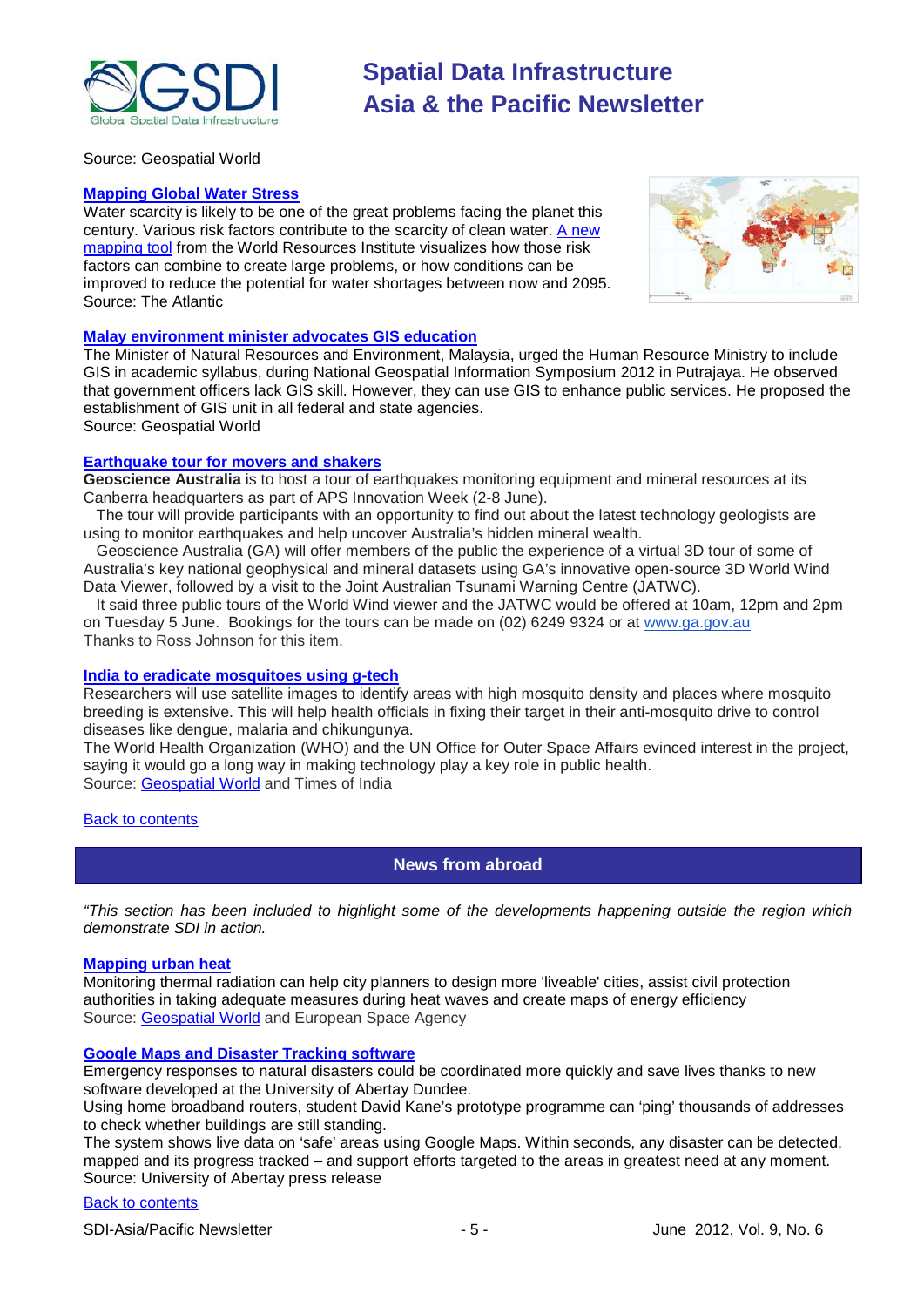

# **[Bringing Together a Country through Crowdsourced Mapping](http://www.esri.ca/en_company/914_5291.asp)**

The Trans Canada Trail is the world's longest pathway. It will span more than 22,000 kilometres when all the trails across the country are connected by 2017 on Canada's 150th anniversary. The progress of this national project can now be viewed through an [online mapping application](http://tctrail.ca/explore-the-trail/) donated by Esri Canada, a geographic information system (GIS) solutions provider and a member of [Chapter 150,](http://tctrail.ca/donate/chapter-150/) a group of visionary and philanthropic business leaders helping to connect the Trail and all Canadians.

… The Web map consists of numerous data layers integrated using Esri's ArcGIS technology. Esri technology has advanced significantly to allow the integration of user-generated or crowdsourced content with traditional datasets such as roads or geographic points of interest. The application uses basemaps from The Community [Map of Canada,](http://maps.esricanada.com/CommunityMapping/index.html) a program initiated by Esri Canada that compiles maps and geographic data contributed by more than 100 Canadian federal, provincial and municipal governments to be used by the public.

The application promotes active lifestyles by allowing Trail users to register for a free account to enter the number of steps or a length of time biked and see how much of the Trail they would have covered. Since the Web map was launched in January 2012, more than 2,600 individuals have created accounts to upload information to the map and use the various tools within the application.

Access the Trans Canada Trail application. Source: ESRI Canada



# **[Maps show status of human infections around the world](http://wellcometrust.wordpress.com/2012/03/01/developing-the-atlas-of-human-infectious-diseases/)**

*Released last week, the* [Atlas of Human Infectious Diseases](http://au.wiley.com/WileyCDA/WileyTitle/productCd-140518440X.html) *is a collection of up-to-date maps presenting the status of major human infections around the world.* Source: [Geospatial World](http://geospatialworld.net/index.php?option=com_content&view=article&id=24841%3Amaps-show-status-of-human-infections-around-the-world&catid=56%3Aapplication-health&Itemid=1) and Wellcome Trust blog

# **[Risk Atlas Georgia](http://www.itc.nl/Pub/News/in2012/in2012-April/Risk-atlas-Georgia.html)**

ITC has carried out a project called "Institutional Building for Natural Disaster Risk Reduction (DRR) in Georgia" together with the Caucasian Environmental NGO Network (CENN). The project addressed nine different natural hazards and their overlap with eight elements at risk, such as population, buildings, and GDP. The project was financially supported by the Social Transformation Programme for Central and Eastern Europe (MATRA) of the Dutch Ministry of Foreign Affairs.



Within the project, a large number of people were trained in hazard and risk assessment, environmental impact assessment, web GIS, and participatory GIS. The project also developed guidelines to include hazard and risk assessments in strategic environmental assessments and environmental impact assessment. The project produced a paper atlas that gives a concise overview of the base data, and project output. Open the [atlas.](http://drm.cenn.org/index.php/en/background-information/paper-atlas)

# **[Ancient Time: Earliest Mayan Astronomical Calendar Unearthed in Guatemala Ruins](http://www.scientificamerican.com/article.cfm?id=xultun-mayan-calendar&WT.mc_id=SA_CAT_BS_20120511)**

An excavation of an archaeological site in Guatemala has uncovered Mayan astronomical records dating to the ninth century A.D. The tabulated numbers, which predate existing Mayan astronomical documents by several hundred years, chart the motion of the moon and also seem to relate to the orbits of Mars and Venus. Source: Scientific American

### **[Researchers map underground water reserves of Africa](http://geospatialworld.net/index.php?option=com_content&view=article&id=24581%3Aresearchers-map-underground-water-reserves-of-africa&catid=52%3Aapplication-natural-resource-management&Itemid=1)**

Researchers from the British Geological Survey and University College London for the first time mapped aquifers, or groundwater, across the African continent. "The largest groundwater volumes are found in the large sedimentary aquifers in the North African countries Libya, Algeria, Egypt and Sudan," the scientists stated in their paper published in journal '*Environmental Research Letters*'. Source: Geospatial World

# **['Map of Life' shows distribution of different species on earth](http://www.colorado.edu/news/releases/2012/05/10/new-%E2%80%98map-life%E2%80%99-project-aims-show-distribution-all-plants-animals-planet)**



A research team involving Yale University and the University of Colorado Boulder has developed a first public demonstration version of its "Map of Life," an ambitious Webbased endeavor designed to show the distribution of all living plants and animals on the planet.

Source: [Geospatial World](http://geospatialworld.net/index.php?option=com_content&view=article&id=24737%3Amap-of-life-shows-distribution-of-all-species-on-earth&catid=49%3Aproduct-data&Itemid=1) and University of Colorado

[Back to contents](#page-0-0) SDI-Asia/Pacific Newsletter  $\overline{\phantom{a}}$  - 6 -  $\overline{\phantom{a}}$  June 2012, Vol. 9, No. 6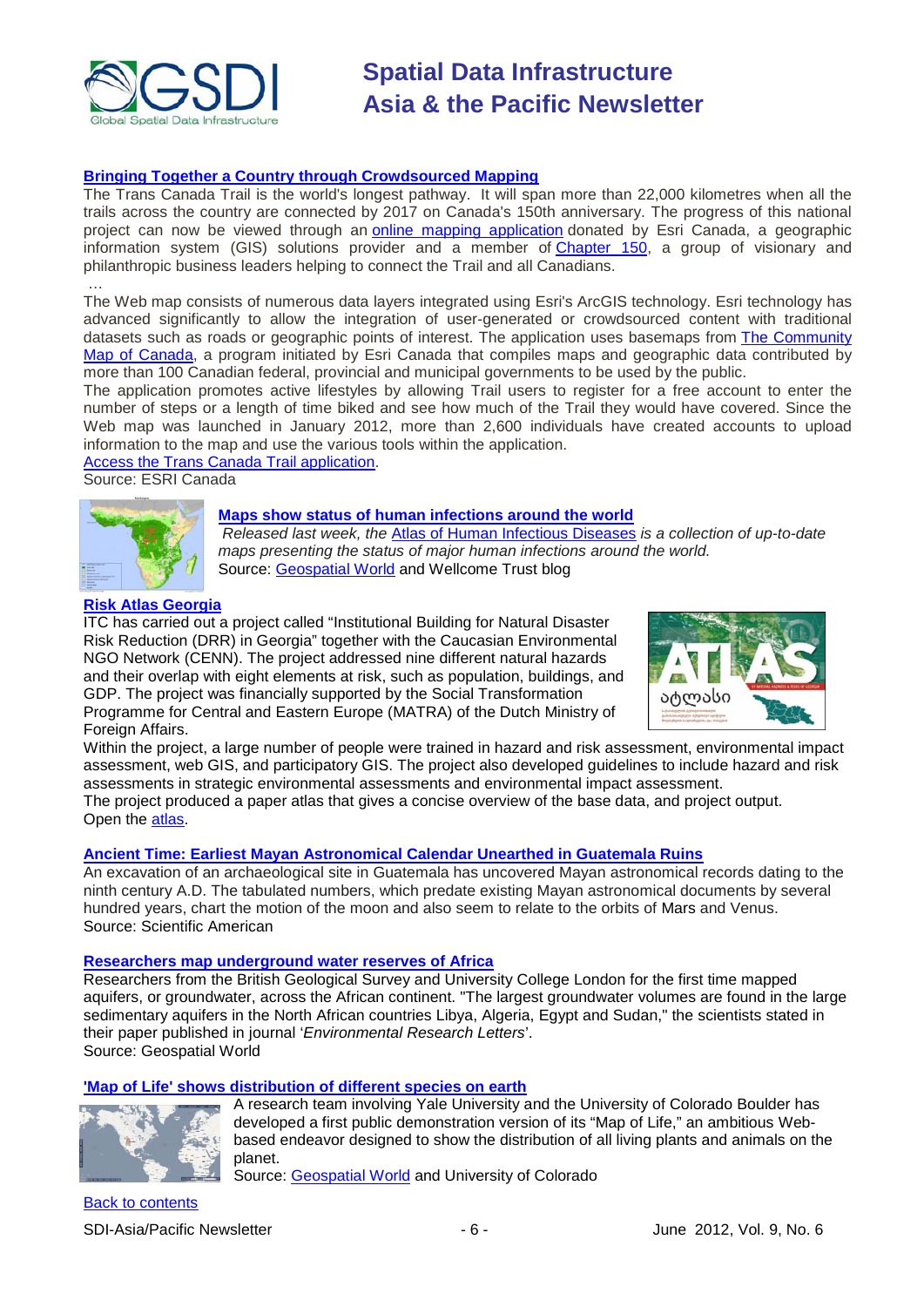

## **[Mystery of the famous faces of art may be revealed](http://www.guardian.co.uk/artanddesign/2012/may/20/art-mystery-face-recognition-csi)**



A Californian university has won funding to use advanced facial recognition technology to try to solve the mysteries of some of the world's most famous works of art.

Professor Conrad Rudolph said the idea for the experiment came from watching news and detective shows such as *CSI* which had a constant theme of using advanced computers to recognise unknown faces from murder victims to wanted criminals.

Rudolph, professor of medieval art history at the University of California at

Riverside, realised he might be able to apply that cutting-edge forensic science to some of the oldest mysteries in art: identifying the real people in paintings such as Vermeer's *Girl with a Pearl Earring,* Hals's *The Laughing Cavalier* or thousands of other portraits and busts where the identity of the subject has been lost. Work on the project should begin within a month or so.

Source: The Guardian

#### **[Google Maps to provide warships' location info soon](http://geospatialworld.net/index.php?option=com_content&view=article&id=24843%3Agoogle-maps-to-provide-warships-location-info-soon&catid=49%3Aproduct-data&Itemid=1)**

Google will soon make public information about virtually every ship at sea, giving the current location and identity even of American warships, AOL Defense reported.

… However, the technology clearly could be useful for practitioners of change detection, people looking for patterns to the US and other seaborne operations. **It could conceivably be useful to terrorists and pirates looking to plan attacks on commercial shipping**, for example.

… However, several intelligence experts noted that, while Google's data possesses enormous commercial appeal, **its military and intelligence utility is limited**. Most Google images are weeks or months old, at least, making them problematic for that most rarified and demanding use -- targeting. And as one intelligence source noted: "Just because you have the data, doesn't mean you can analyse the data or know how to use it." Source: Geospatial World

# **[London: New technology will be used to measure impact of extra traffic on pollution levels in the city](http://www2.le.ac.uk/offices/press/press-releases/2012/april/london-2012-olympics-new-technology-will-be-used-to-measure-impact-of-extra-traffic-on-pollution-levels-in-the-city?searchterm=CityScan%20instrument)**

The team of researchers will use their CityScan technology, which gathers scattered sunlight to scan whole cities and take readings of air quality, to investigate the impact of this extra traffic on pollution. Rather than existing technology, which can only give an accurate reading for certain "hotspots," CityScan can show the air quality over every point of the city - including individual roads, playgrounds and other buildings. Source: University of Leicester press release

### <span id="page-6-0"></span>[Back to contents](#page-0-0)

**Articles**

## **[New YorkCity Subway Map Mistakes](http://www.nytimes.com/2012/05/07/nyregion/on-new-york-subway-map-a-wayward-broadway-and-phantom-blocks.html)** by MATT FLEGENHEIMER

The story unfurls along the West Side of the city's hallowed underground cartography, more than 30 years after a zealous band of mapmakers first converged to reimagine New York's sprawling jigsaw of subway lines.



#### … **And now it can be told: Mistakes were made.**

Source: New York Times

**ALSO [Do Major Urban Subway Networks Evolve along Similar Patterns?](http://www.scientificamerican.com/article.cfm?id=how-subway-networks-evolve&WT.mc_id=SA_DD_20120516)**

No two subway systems have the same design. New York City's haphazard rail system differs markedly from

the highly organized Moscow Metro (above), or the tangled spaghetti of Tokyo's subway network. Each system's design is the result of many factors, including local geography, the city's layout and traffic distribution, politics, culture and degree of urban planning. "There's an endless list of possible parameters that can influence the shape of a subway network," says Marc Barthelemy, a theoretical physicist at France's Alternative Energies and Atomic Energy Commission.

But Barthelemy isn't interested in the differences between subway systems—he wants to find out what they all have in common.

#### [Back to contents](#page-0-0)

SDI-Asia/Pacific Newsletter  $\overline{\phantom{a}}$  - 7 -  $\overline{\phantom{a}}$  June 2012, Vol. 9, No. 6

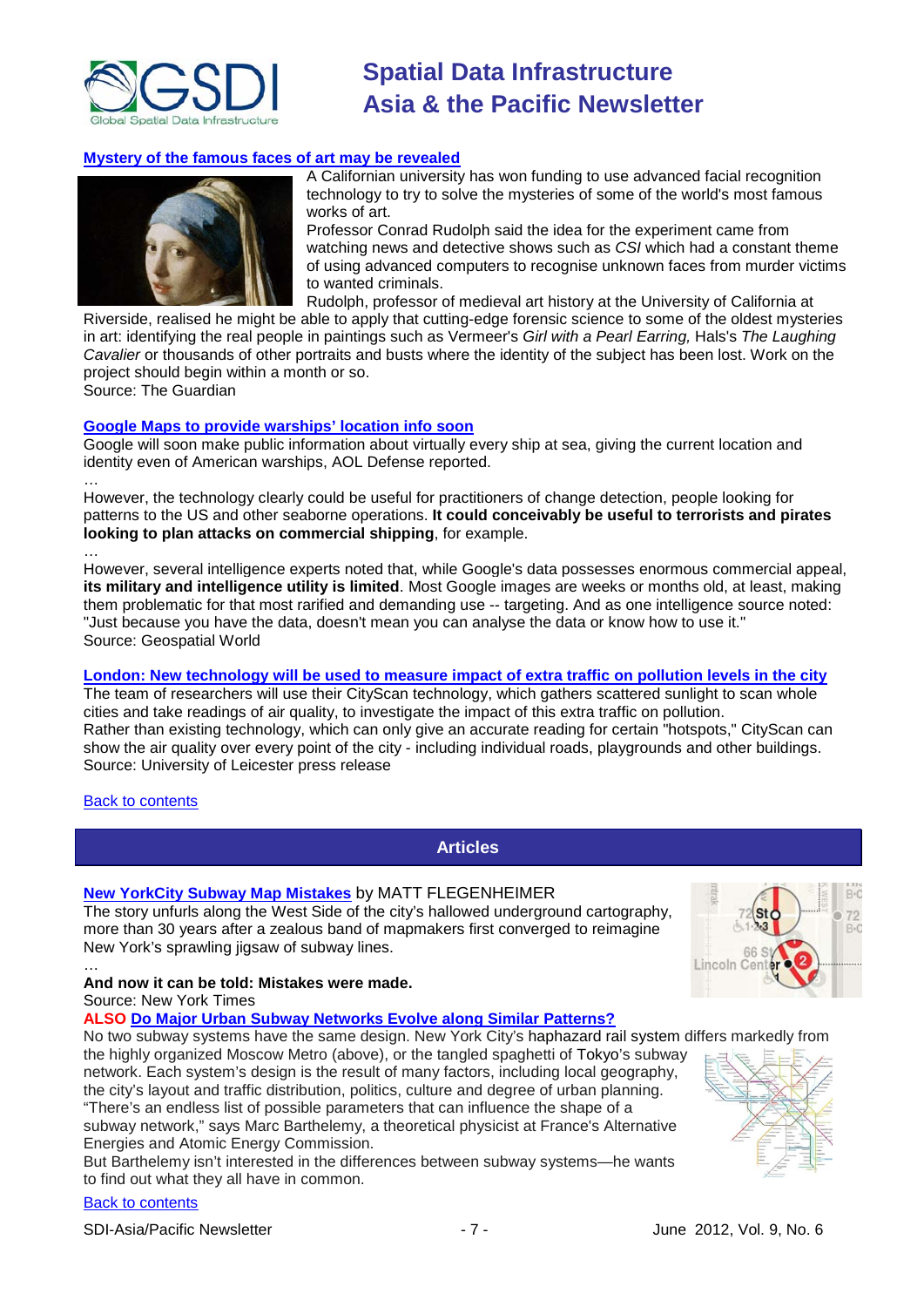

# Source: Scientific American

# <span id="page-7-0"></span>**[Back to contents](#page-0-0)**

# **Books and Journals (including Videos and Web publications)**

# **CALL for PAPERS Special Issue "Spatial Data Infrastructures, Cyberinfrastructure, and e-Science for GIScience"**

A special issue of ISPRS International Journal of Geo-Information (ISSN 2220-9964).

[Deadline for manuscript submissions: 30 September 2012](http://www.mdpi.com/journal/ijgi/special_issues/spatial_data/)

Recent developments in geospatial and related technologies are having profound impacts on the field of geographic information science. This special issue takes stock of these impacts through contributions from leading GIScientists working at this scientific-technological interface. An overriding goal of this special issue will be to bring much needed clarity to the broadly defined and rapidly evolving areas of SDI, cyberinfrastructure, and e-Science to provide focus and guidance to GIScientists who want to make use of stirring new developments in Information and Communication Technology such as high speed networks, high performance computing, and distributed collaborative environments.



### **[Maps show status of human infections around the world](http://wellcometrust.wordpress.com/2012/03/01/developing-the-atlas-of-human-infectious-diseases/)**

*Released last week, the* [Atlas of Human Infectious Diseases](http://au.wiley.com/WileyCDA/WileyTitle/productCd-140518440X.html) *is a collection of up-to-date maps presenting the status of major human infections around the world.* Source: [Geospatial World](http://geospatialworld.net/index.php?option=com_content&view=article&id=24841%3Amaps-show-status-of-human-infections-around-the-world&catid=56%3Aapplication-health&Itemid=1) and Wellcome Trust blog

# **[An Epic Time-Lapse Map of Europe Over the Past 1,000 Years](http://www.theatlantic.com/video/archive/2012/05/european-time-lapse-map-w-years-events/257222/)**

YouTube user [harrunostasj](http://www.youtube.com/user/harrunostasj) has created a fascinating look at European history in fast forward using the [Centennia Historical Atlas.](http://www.clockwk.com/centennia.html) The mapping software is a "dynamic, animated historical atlas including over 9,000 border changes," tracing the rise and fall of empires from 1,000 C.E. onward. Make sure to watch the video full screen in HD to see the year in the top left corner and notes on historic events in the bottom left corner (and turn up the volume to appreciate the dramatic soundtrack from *Inception*).

<http://www.theatlantic.com/video/index/257222/>

[http://www.theatlantic.com/video/archive/2012/05/european-time-lapse-map-w-years-events/257222/#](http://www.theatlantic.com/video/archive/2012/05/european-time-lapse-map-w-years-events/257222/)

### **[A Breathtaking Time-Lapse Video of 121-Megapixel Images of Earth](http://www.theatlantic.com/video/archive/2012/05/planet-earths-northern-hemisphere/257255/)**

From over 35,000 kilometers away, Russian weather satellite captures 121-megapixel images of Earth. <http://www.theatlantic.com/video/index/257255/>



<http://www.theatlantic.com/video/archive/2012/05/planet-earths-northern-hemisphere/257255/>

**See ALSO [121-megapixel photo the largest ever shot of Earth](http://www.smh.com.au/technology/sci-tech/121megapixel-photo-the-largest-ever-shot-of-earth-20120515-1ynms.html#ixzz1v4biAIma)**

Read more @ **[This 121-Megapixel Photo of Earth Will Make Your Jaw Drop](http://mashable.com/2012/05/14/121-megapixel-photo-of-earth/)** and the [Melbourne "Age"](http://www.theage.com.au/technology/sci-tech/121megapixel-photo-the-largest-ever-shot-of-earth-20120515-1ynms.html)

# **[Capitals of the CONNECTED WORLD](http://www.theatlantic.com/special-report/capitals-connected-world/)** Source: The Atlantic

# **Visualizing a Full Day of Airplane Paths in the U.S.A.**



How many airplanes are above our heads during the height of the day? Aaron Koblin knows the answer: It can be more than 19,000 in the United States. And thanks to his wizardry with FAA data, we can see how these aircraft drift from city to city in this mesmerizing computer visualization.

Air traffic is heavy in the early evening but hits a low of about 4,100 in-transit flights around 4 a.m. EST. It rockets upward again after the sun rises, peaking around 3 p.m. Take-offs flow in a wave across the country as people wake up and get to the

airport. On the East Coast, flights shoot out of major hubs like New York City and Atlanta like the sparks of exploding fireworks, while solitary jets squirm around like protozoa in less-populous areas like Canada and the Gulf of Mexico. Source: The Atlantic

[Back to contents](#page-0-0)

SDI-Asia/Pacific Newsletter  $\overline{\phantom{a}}$  - 8 -  $\overline{\phantom{a}}$  June 2012, Vol. 9, No. 6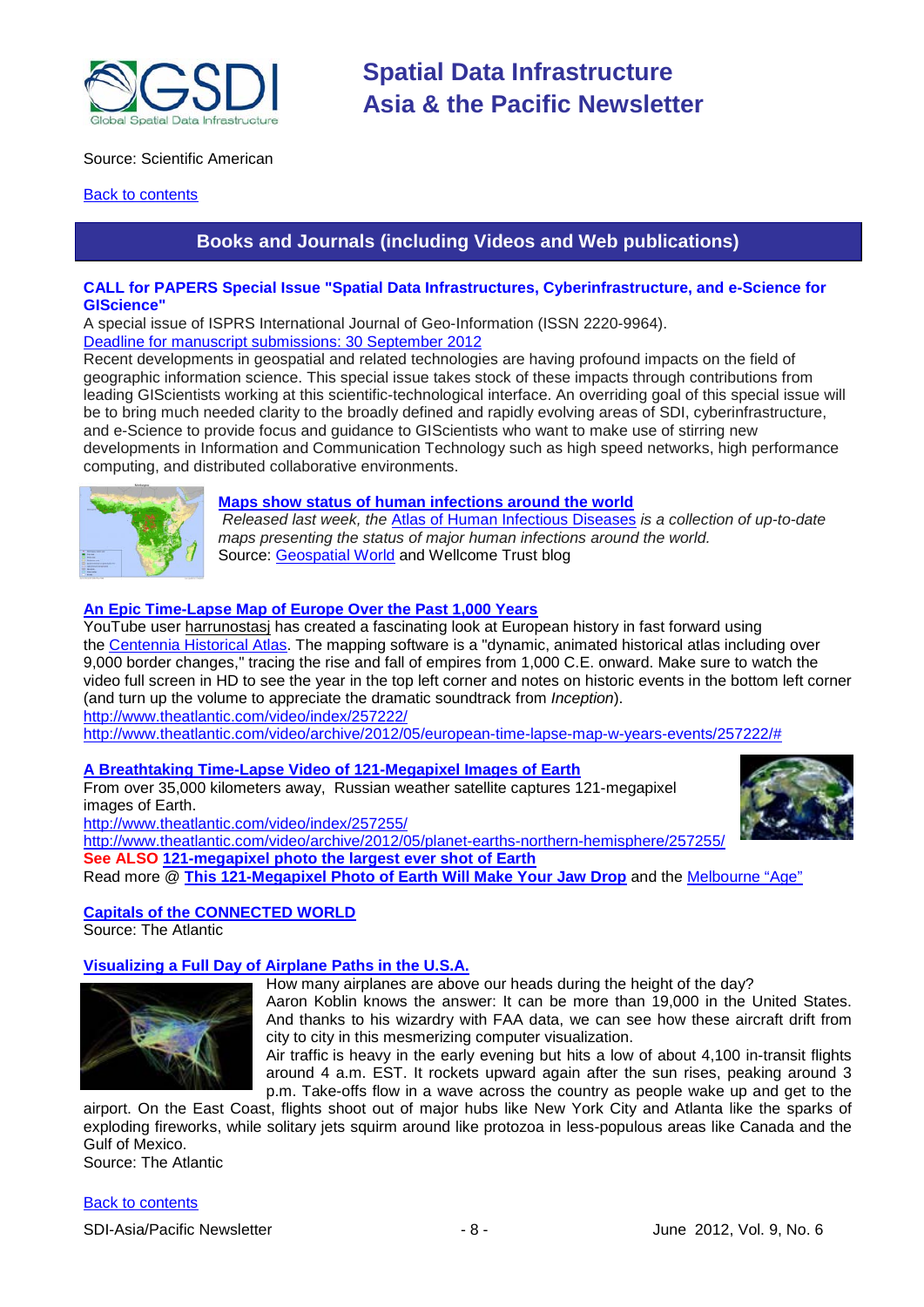

## **[Borderlines blog from the New York Times](http://opinionator.blogs.nytimes.com/category/borderlines/)**

Countries are defined by the lines that divide them. But how are those lines decided — and why are some of them so strange? Borderlines explores the stories behind the global map, one line at a time. by Frank Jacobs

Frank Jacobs is a London-based author and blogger. He writes about cartography, but only the interesting bits. His other blog is [Strange Maps](http://bigthink.com/blogs/strange-maps)

### Blog of **[Ragnvald Larsen, geographer](http://www.mindland.com/wp/)**

Geographer working with maps at the Norwegian Directorate for Nature Management. Part of his job is to contribute to development aid projects.

**International Society for Digital Earth** - May, 2012 [Newsletter](http://www.digitalearth-isde.org/news/isde-newsletter(20120508).html)

**[Thoughts on the Geospatial industry, Open Standards and Open Source](http://cameronshorter.blogspot.com/2011/06/memoirs-of-cat-herder-coordinating.html)** Cameron Shorter's blog

**New Zealand - SDI Cookbook Chapter 6 – [Government and Industry, moving forward.](http://www.geospatial.govt.nz/sdi-cookbook-chapter-6-government-and-industry-moving-forward)**

**Carnival Of The Geospatialists #3 - [Musings and Down-Right Cool Things Shared by the Geo Faithful](http://www.gisuser.com/content/view/25690/28/)**

**Open Planet 5, the magazine published for the International gvSIG Conference is now available in [electronic format](http://jornadas.gvsig.org/descargas/magazine)**

## **[SDI Magazine](http://www.sdimag.com/)**

**[Mother Pelican: A Journal of Sustainable Human Development](http://www.pelicanweb.org/solisustv08n01page1.html)** The January 2012 issue has been posted:

**[LiDAR News, Vol 2, No 11](http://www.lidarnews.com/newsletter/Vol2No11.htm)** (mid-May 2012)

**[Think Quarterly](http://thinkquarterly.co.uk/#aboutthebook)** – Google's new on-line magazine

**[Coordinates](http://mycoordinates.org/pdf/may12.pdf)** monthly magazine (May 2012) <http://mycoordinates.org/pdf/may12.pdf>

**[SERVIR-Africa community news](http://www.servirglobal.net/africa/en/News/CommunityNews.aspx)**

**GISuser - [GIS and Geospatial Technology News](http://www.gisuser.com/)**

**[National Geographic](http://www.nationalgeographic.com/) website**

**[The Atlantic Cities website](http://www.theatlanticcities.com/)** including [Maps](http://www.theatlanticcities.com/posts/map/)

**[Professional Surveyor](http://www.profsurv.com/)** magazine

**[The American Surveyor](http://www.amerisurv.com/newsletter/29MAY2012.htm)** newsletter (May 29)

<span id="page-8-0"></span>[Back to contents](#page-0-0)

# **Just for Fun!**

### **[Geolocating soccer players](http://www.basqueresearch.com/berria_irakurri.asp?hizk=I&Berri_Kod=3947#.T8WL-rDVXvp)**

GPS isn't just for guiding confused drivers, it can also be used by soccer managers who are a little lost when it comes to assessing their players' performance. Acceleration, average and maximum speed, distance covered, etc. "It allows us to know the displacements of the players in a valid, reliable and effective way," says David Casamichana. This researcher has in fact completed a thesis in which he demonstrates the applicability and good results of GPS in soccer, and specifically of the model available at the Faculty of Physical Activity and Sports Sciences at the University of the Basque Country (UPV/EHU).

# [Back to contents](#page-0-0)

SDI-Asia/Pacific Newsletter  $-9 -$  - 9 -  $-9 -$  June 2012, Vol. 9, No. 6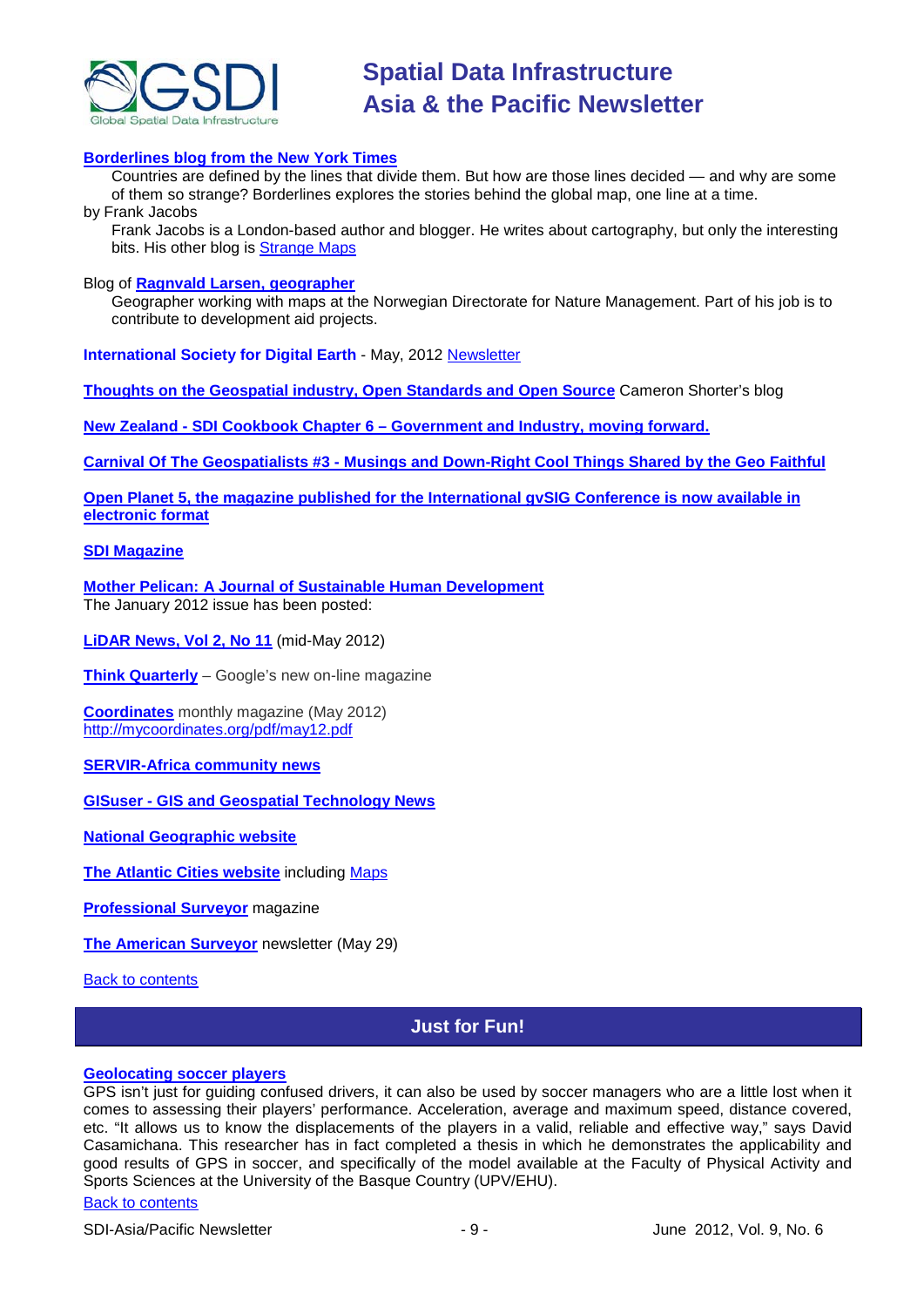

Source: Basque Research and [Geospatial World](http://www.geospatialworld.net/newsletter/weekly_newsletter/may2812.htm) (May 28)

**[Where in the World? Part 3: A Google Earth Puzzle](http://www.theatlantic.com/infocus/2012/05/where-in-the-world-part-3-a-google-earth-puzzle/100305/)** (from The Atlantic) Earlier: [Where in the World? Part 2: A Google Earth Puzzle](http://www.theatlantic.com/infocus/2011/11/where-in-the-world-a-google-earth-puzzle/100197/) & [Where in the World? Part](http://www.theatlantic.com/infocus/2011/08/where-in-the-world-a-google-earth-puzzle/100120/)  [1: A Google Earth Puzzle](http://www.theatlantic.com/infocus/2011/08/where-in-the-world-a-google-earth-puzzle/100120/)



# **[Kids Who Get Driven Everywhere Don't Know Where They're Going](http://www.theatlanticcities.com/commute/2012/05/kids-who-get-driven-everywhere-dont-know-where-theyre-going/1943/)**

It turns out vehicular traffic does something else, too, more subtle but equally pernicious: It changes the way children see and experience the world by diminishing their connection to community and neighbors. A generation ago, urbanist researcher Donald Appleyard showed how heavy traffic in cities erodes human [connections in neighborhoods, contributing to feelings of dissatisfaction and loneliness.](http://www.theatlanticcities.com/commute/2012/04/traffic-making-us-lonely/1858/) Now his son, Bruce Appleyard, has been looking into how constantly being in and around cars affects children's perception and understanding of their home territory. Appleyard worked with children in two suburban communities. One had light traffic and infrastructure that allowed children to walk and bike on their own. One had heavy traffic and children traveled almost exclusively by car. Using a technique called cognitive mapping, Appleyard asked groups of nine- and 10-year-old kids to draw maps of their neighborhoods, showing destinations such as school and friends' houses, and marking places they liked or disliked. **The results were revealing**. Source: The Atlantic "Cities" website

### **[Cycling, mapping and art](http://bigthink.com/strange-maps/562-biked-any-good-maps-lately)**



GPS technology is opening up exciting new hybrid forms of mapping and art. Or in this case: cycling, mapping and art. The maps on this page are the product of Michael Wallace, a Baltimore-based artist who uses his bike as a paintbrush, and the city as his canvas.

As Wallace traces shapes and forms across Baltimore's street grid, the GPS technology that tracks this movements fixes the fluid pattern of his pedalstrokes onto a map. The results are what Wallace calls GPX images, or 'virtual geoglyphs'.



Source: Frank Jacobs's [Strange Maps](http://bigthink.com/blogs/strange-maps) blog

### **[Secret 'pay map' for civil servants threatens crisis in Whitehall](http://www.guardian.co.uk/politics/2012/may/20/civil-service-pay-cut-whitehall)** – **United Kingdom**

David Cameron risks meltdown with the civil service as blueprint reveals plans to set earnings according to location.

The plans put the country's 434,000 civil servants into four geographical pay zones, with those living in the south-west, on the south coast, Wales, much of the Midlands and the north-east earning least. Those in inner and outer London will be highest paid, followed by civil servants working in a corridor stretching from Bristol to the Thames estuary, and those in pay "hotspots" in Manchester and Birmingham. Source: The Guardian

### **Iran to sue Google [in map naming dispute](http://geospatialworld.net/index.php?option=com_content&view=article&id=24776%3Airan-to-sue-google-in-map-naming-dispute&catid=47%3Aproduct-surveying-mapping&Itemid=1)**

Google has removed the tag identifying the Persian Gulf from its popular mapping service, angering the Iranian government. The Iranian government said it will sue Google after it removed the name of the Persian Gulf from its mapping service.

The body of water between Iran, Saudi Arabia,the United Arab Emirates, Bahrain and Qatar was left nameless after the search giant removed the tag from Google Maps.

Source: Geospatial World

<span id="page-9-0"></span>[Back to contents](#page-0-0)

# **Training Opportunities**

# **Third Open Source GIS Summer School, Girona, Spain**

[Back to contents](#page-0-0) The GIS and Remote Sensing Centre (University of Girona, Spain), Nottingham Geospatial Institute (University of Nottingham, UK) and OpenGeo are pleased to announce the Third Open Source GIS Summer School, **July**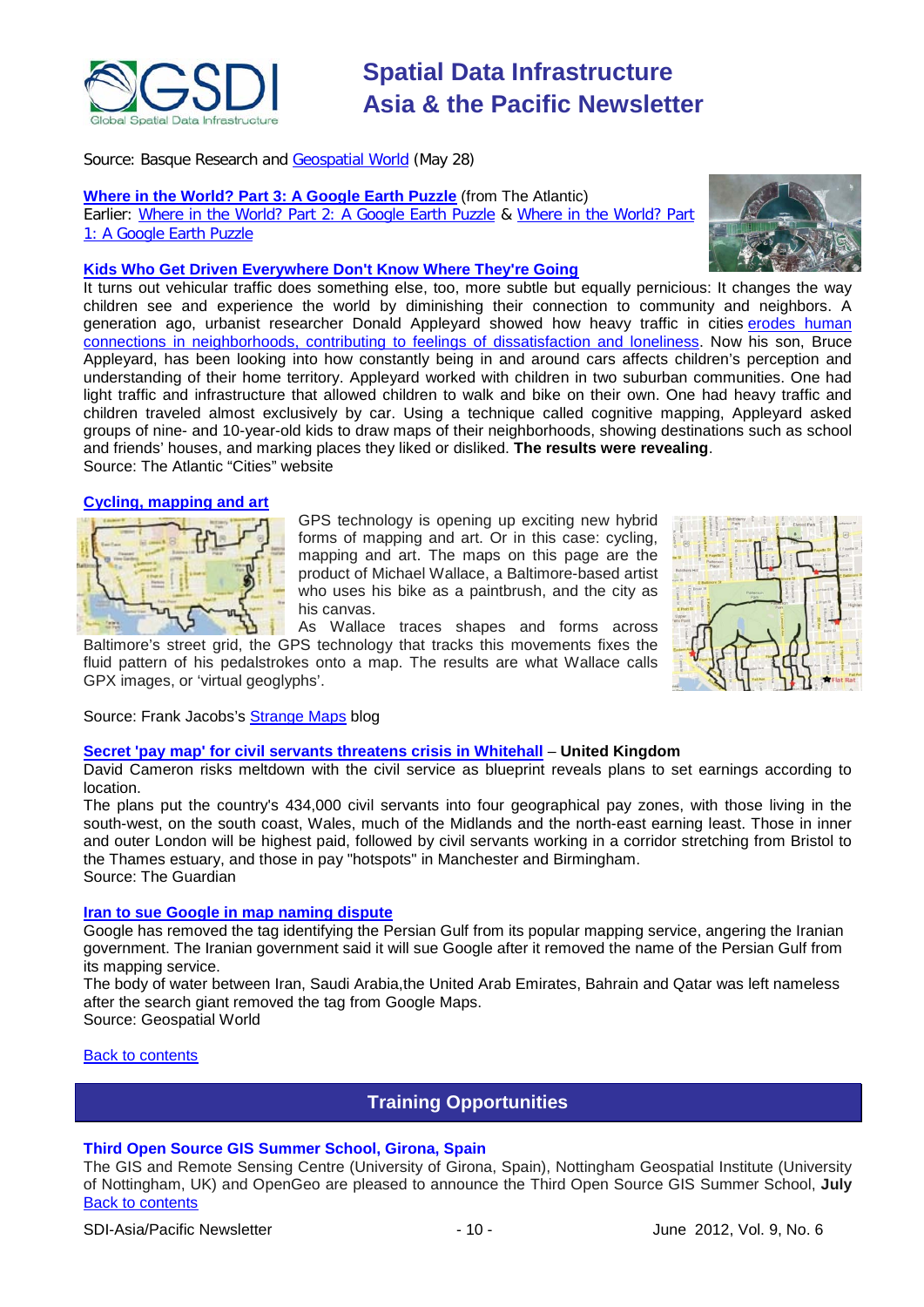

**9-13th, 2012** at Girona, Spain. Building on the success of previous editions, this year's program will be focused on the development and creation of Open Web Mapping Services and Web applications.

The University of Nottingham will be strongly supporting this excellent initiative. Jeremy Morley (Lecturer and a theme leader at the NGI) will be contributing the Nottingham components for the Summer School. The course has been designed and will be conducted on a GNU/Linux operating system based on the use of the OSGeo-Live DVD.

All course materials produced for the Summer School will be made available through the [ELOGeo platform](http://elogeo.nottingham.ac.uk/) for the benefit of the wider community. [More details.](http://www.sigte.udg.edu/summerschool2012/)

# **[Map Your Vehicle Location and View Nearby Assets](https://www4.gotomeeting.com/register/166058135)**

# **Free Webinar:** June 07 @ 10:00 AM PDT

Join us in our webinar and learn how to dynamically map and track the user's current location in your iVAULT Web GIS system. Zoom in and identify nearby assets or points of interest.

Users can now track and map their location in iVAULT. With the map centered on their current vehicle location, users can zoom in and identify nearby assets or points of interest.

This tool contains two key functions:

• "Where am I?" – Field crews running iVAULT GPS can quickly zoom in to their current vehicle location on the iVAULT map. In addition, users can dynamically track their vehicle location.

• Feature & Event Location – iVAULT GPS Location integrates with the iVAULT Edit Module to automatically capture the location of assets or asset events such as pipe breaks or potholes.

iVAULT GPS Location works with most NMEA-compatible GPS devices, including stock hand-held and LMU equipment using USB, serial, and Bluetooth interfaces.

# **[Course Spotlight: Master of Spatial Information Science](http://themelbourneengineer.eng.unimelb.edu.au/2012/02/course-spotlight-master-of-spatial-information-science/)**

The University of Melbourne [Course Spotlight: Master of Spatial Information Science](http://themelbourneengineer.eng.unimelb.edu.au/2012/02/course-spotlight-master-of-spatial-information-science/)

Spatial information is an essential and indispensable part of any economy's infrastructure. It is needed in all walks of life and on many scales, with applications in land tenure systems, environmental modelling, food production, disaster management, climate change modelling, engineering, architecture and urban planning. Current industry shortfalls in spatial information practitioners combined with a growing demand in Australia and internationally, ensure graduates a range of well-paid job opportunities.

Find out more about the [Master of Spatial Information Science,](http://www.msi.unimelb.edu.au/study/graduate/master-of-spatial-information-science/) as well as our [scholarship opportunities.](http://www.eng.unimelb.edu.au/study/graduate/scholarships.html)

### **[Learn to Use HTML5 with Esri ArcGIS](http://www.gisuser.com/content/view/25915/2/)**

Get a brief introduction to HTML5 and learn how to use HTML5 technologies with the ArcGIS API for JavaScript and ArcGIS Online.

Source: GIS User and [ESRI](http://training.esri.com/Gateway/index.cfm?fa=seminars.gateway)

## **[Large-Scale 3D Laser Scanning: The Complete Process](http://www.faro.com/site/resources/details/1373?CampaignId=70170000000bbwr)**

Don't worry if you missed the live webinar, "Large-Scale 3D Laser Scanning: The Complete Process". It's now available online for you to watch any time!

### **[e-Learning for the Open Geospatial Community](http://elogeo.nottingham.ac.uk/xmlui)**

We are pleased to inform that the course repository for the ELOGeo (An e-Learning Framework for Using Geospatial Open Data, Open Source and Open Standards) project is ready.

ELOGeo is a JISC-funded project based at the Centre for Geospatial Science, the University of Nottingham in partnership with the Mimas Centre of Excellence at the University of Manchester. ELOGeo main collaborators are Open Source Geospatial Foundation, Open Geospatial Consortium (OGC), Ordnance Survey, Open Nottingham, International Cartographic Association (ICA) and gvSIG Association. [More details of ELOGeo.](http://elogeo.nottingham.ac.uk/index.html)

# **gvSIG Training platform opens with a first course for gvSIG users**

The gvSIG Association tries to increase its learning offer through online courses, publishing a new learning platform: gvSIG Training. In parallel, the gvSIG Association launches its official certification program. It's a step forward in the training processes in free geomatic, creating an online training centre, that contributes to the spreading as well as to the sustainability of the gvSIG project. Training without geographic barriers, and with the best professionals.

In this platform, you will find courses in several languages to learn to use the different applications of the gvSIG project, in a user level as well as in a developer one. The courses list will be extended gradually with different

## [Back to contents](#page-0-0)

SDI-Asia/Pacific Newsletter 1992 Contract the United States of the United States June 2012, Vol. 9, No. 6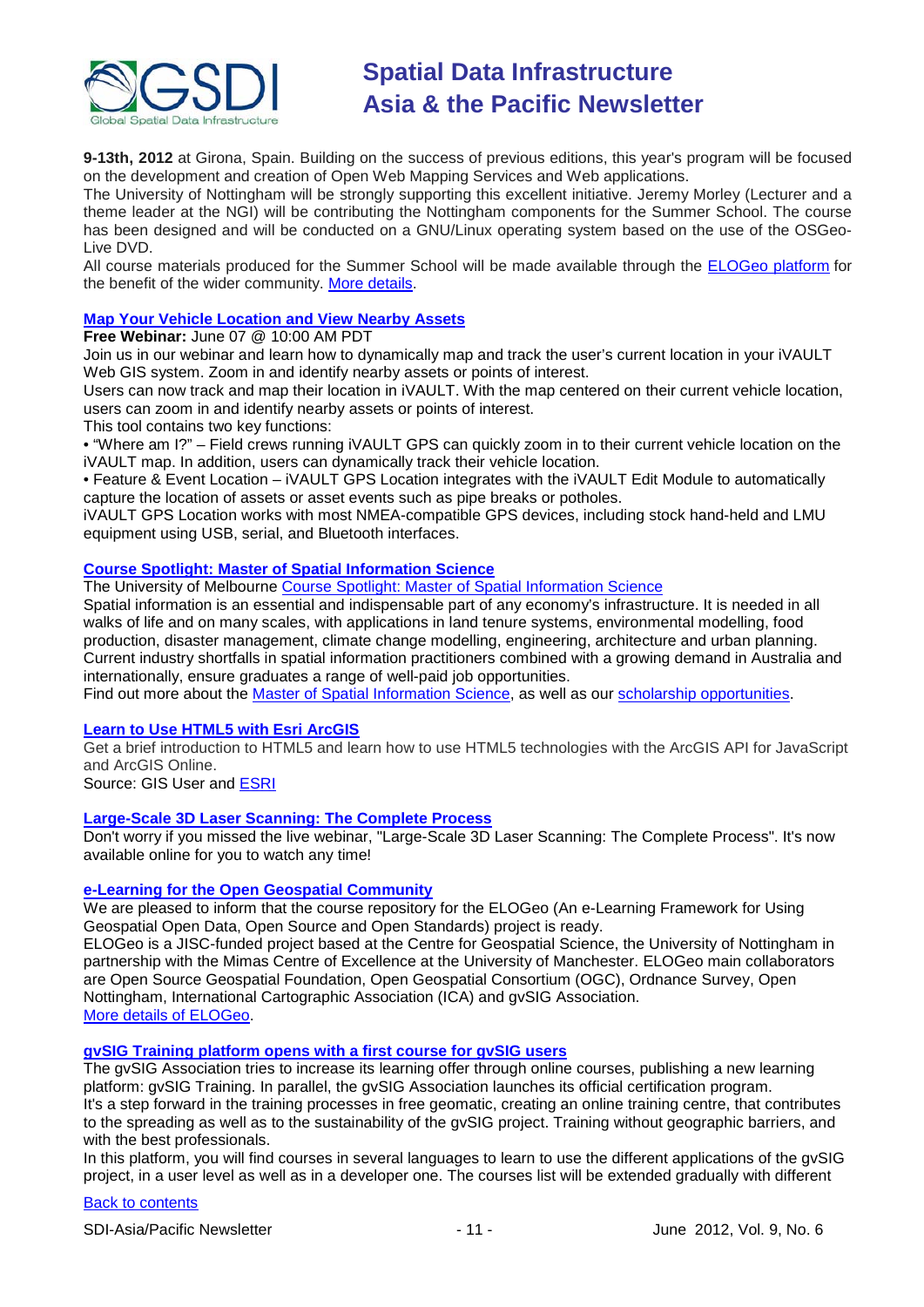

gvSIG and free geomatic specialization courses (databases, map servers...), with the objective of covering the different needs of the Community.

The courses offered by gvSIG Training are part of the training routes that are required to obtain the gvSIG official certification.

For further information:

- gvSIG Training: [<http://gvsig-training.com/>](http://gvsig-training.com/)

- gvSIG Certifications: [<http://www.gvsig.com/services/certification>](http://www.gvsig.com/services/certification)

### **GIS Courses by Distance Education NSW Riverina Tafe**

The courses listed below are all full Geographic Information Systems courses which can be studied over a number of semesters by distance study pathways.

[Certificate III in Spatial Information Services \(GIS\)](http://www.rit.tafensw.edu.au/nec/nrme/giscourses#Cert III in Spatial Information Services (CPP30109))

[Certificate IV in Spatial Information Services \(GIS\)](http://www.rit.tafensw.edu.au/nec/nrme/giscourses#Cert IV in Spatial Information Services (CPP40209))

[Diploma of Spatial Information Services \(GIS\)](http://www.rit.tafensw.edu.au/nec/nrme/giscourses#Diploma of Spatial Information Services (CPP50207))

Sourc[e: NSW River](http://www.rit.tafensw.edu.au/nec/nrme/giscourses)

# **[Participatory Spatial Information Management and Communication Training Kit now available on-line](http://www.cta.int/en/About-us/CTA-news/Participatory-Spatial-Information-Management-and-Communication-Training-Kit-now-available-on-line)**

Co-published by CTA and IFAD in English and Spanish, the Training Kit is a unique product that can be tailored to meet user needs, ensuring that employees get the best training available on Participatory Spatial Information Management and Communication.

The [online version](http://pgis-tk.cta.int/) was launched at the beginning of March 2011. The DVD version was launched in December 2010. The Training Kit contains 15 Modules, each presented through a series of Units. Modules cover the entire spectrum of good developmental practice – from mobilising communities to developing a communication strategy based on the outcome of participatory mapping activities.

**Publishers:** Technical Centre for Agricultural and Rural Co-operation ACP-EU (CTA), Wageningen, The Netherlands and International Fund for Agricultural Development (IFAD), Rome, Italy Source: [The Centre for Agricultural and Rural Cooperation](http://www.cta.int/en/About-us/Who-we-are)

# <span id="page-11-0"></span>[Back to contents](#page-0-0)

# **Funding Opportunities, Awards, Grants**

### **[Ideas Challenge](http://www.gmes-masters.com/ideas-challenge)**

The Ideas Challenge is at the core of the GMES Masters competition. It invites students, entrepreneurs, start-up companies and SMEs to submit their ideas for an innovative commercial use of GMES to a secure online database on the GMES Masters website. The best idea for a commercially viable business idea using GMES data will be rewarded. The winner will be rewarded with a cash prize of EUR 10,000 as well as the chance to get his idea further developed in one of the six ESA Business Incubation Centres (BICs). The incubation package has a value of up to EUR 60,000.

# **[ESA App Challenge](http://www.gmes-masters.com/esa-app-challenge)**

The European Space Agency (ESA) will award the ESA App Challenge to the best application idea for the usage of GMES on mobile phones. Proposals shall address one or more GMES main thematic areas (land, marine environment, atmosphere, climate change, emergency management). ESA is looking for ideas that can be implemented quickly into a profitable business. The application should consist of a base app containing info and news on GMES, as well as one or more specific content modules that provide relevant location-based data to users in real time. The winner will be considered for support by one of the six European Space Agency's Business Incubation Centres (ESA BICs) across Europe (value up to EUR 60,000).

# **[European Space Imaging High-Res Challenge](http://www.gmes-masters.com/european-space-0)**

European Space Imaging (EUSI) is Europe's leading provider of Very High-Resolution (VHR) satellite data. EUSI will award the best application idea using the most advanced VHR satellite data. Application ideas which are easily implementable, sustainable, cut costs and create efficiencies are of high interest. Participants are required to submit detailed application ideas including business concepts. The winner will be awarded a data package of EUSI satellite data worth up to EUR 20,000 for use in further developing the winning application.

### [Back to contents](#page-0-0)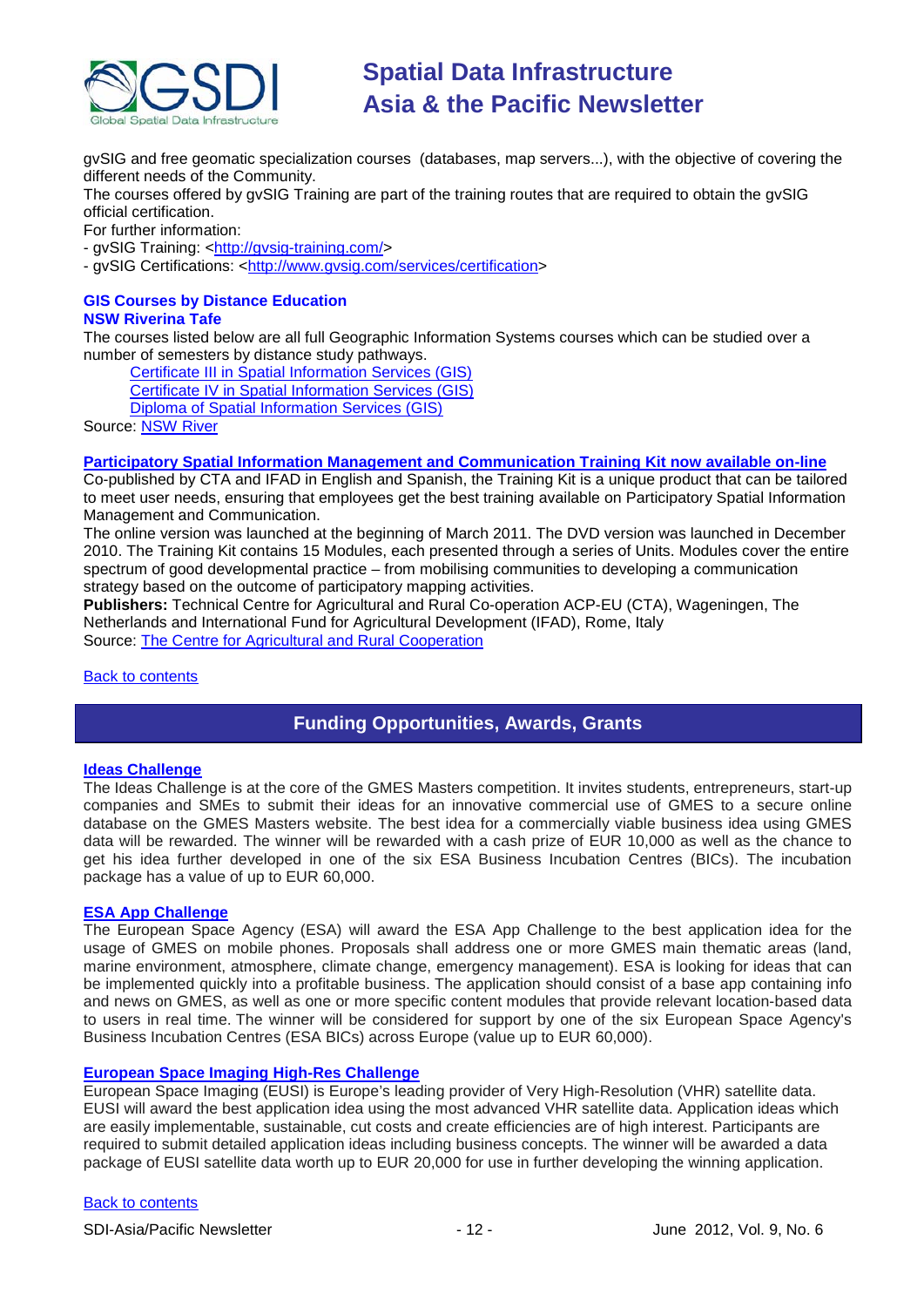

# **[DLR Environmental Challenge](http://www.gmes-masters.com/dlr-environmental)**

DLR is looking for new applications in Earth observation, especially proposals addressing the mapping of the environment and climate. Ideas for using Earth observation to manage sustainable supplies of energy are also welcome. In addition to any kind of non-satellite geoinformation, proposals should be based on existing or imminent Earth observation satellite data that is available either for free or under commercial terms. The product or service generated from the idea should support either professionals from organisations and companies in environmental assessment, or the general public and consumer-oriented markets. Both regional and global applications and services are possible. Innovative ways to link the service with users are especially encouraged. The ideas should also describe a realistic scenario for their implementation involving either the general public or commercial benefits. The winner(s) will receive a voucher for a workshop or initial coaching according to what further realisation of the idea requires.

#### **[Best Service Challenge](http://www.gmes-masters.com/best-service)**

The Best Service Challenge invites service providers to upload profiles of their existing services within the main thematic areas of GMES to the GMES Masters competition website. The Best Service Challenge aims at increasing the awareness of existing Earth Monitoring Services and their benefits to European citizens. The winner of the Best Service Challenge will benefit from a substantial satellite data quota made available with financial support by the European Commission.

### **[GMES Masters 2012 call for proposals](http://www.gmes-masters.com/challenges-2012)**

The GMES Masters rewards on an annual basis the best ideas for services, business cases and applications based on GMES data, with the aim to foster product development and entrepreneurship in Europe. Initiated by the European Space Agency (ESA), the Bavarian Ministry of Economy, the German Aerospace Center (DLR) and T-Systems, and supported by the European Commission and European Space Imaging GmbH, the GMES Masters 2012 will call for proposals between 1 June and 16 September 2012 in six categories.

### **[T-Systems Cloud Computing Challenge](http://www.gmes-masters.com/t-systems-cloud)**

T-Systems will award the prize for its Cloud Computing Challenge to the best GMES application or service idea that will make use of the cloud computing model Infrastructure-as-a-Service (IaaS) to provide Earth observation data on demand via user-oriented web portal or mobile devices. T-Systems will assist the winner in getting the awarded project off the ground. They will support the winner to realise an innovation project, which could lead to a long-term partnership.

## **[Challenge to spur the geospatial industry](http://geospatialworld.net/index.php?option=com_content&view=article&id=23850:challenge-to-spur-the-geospatial-industry&catid=75:miscellaneous-events)**

The Singapore Land Authority has launched OneMap Challenge that seeks to promote the development of innovative map-based desktop and mobile applications by businesses and the community.

The OneMap Challenge provides a platform for application developers to showcase their creativity through the apps they develop to an increasingly tech-savvy population and enterprises, including those represented by the Association of Small and Medium Enterprises (ASME) which is one of the competition promotion partners. The Challenge also aims to facilitate collaborations between potential business partners for creating location-based apps that are useful for business enterprises and the general community.

With two top prizes of \$20,000 cash each and other attractive prizes up for grabs, the OneMap Challenge is divided into two categories – Web Applications for applications that run on web browsers and Mobile Applications for those that run on smart phones, tablets and other portable devices.

Visit <http://www.sla.gov.sg/OneMapChallenge> to learn more about OneMap Challenge and check out the OneMap Facebook page at [www.facebook.com/OneMap.](http://www.facebook.com/OneMap)

Source: Geospatial World and [SLA press release](http://www.sla.gov.sg/htm/new/new2012/new0401.htm)

# <span id="page-12-0"></span>[Back to contents](#page-0-0)

# **Employment Opportunities**

### **[Post Doctoral Scientist: Landscape Modeling, Nairobi, Kenya](http://www.ciat.cgiar.org/publications/Documents/landscape_modeling.pdf)**

# **Closing date for applications: 15 June 2012**

[Back to contents](#page-0-0) CIAT is looking for a landscape modeler to work on integrating a variety of data and information into a coherent set of analytical landscapes by applying a unified methodology across a range of study sites. CIAT has numerous on-going and completed projects that focus on improving productivity of smallholder farmers and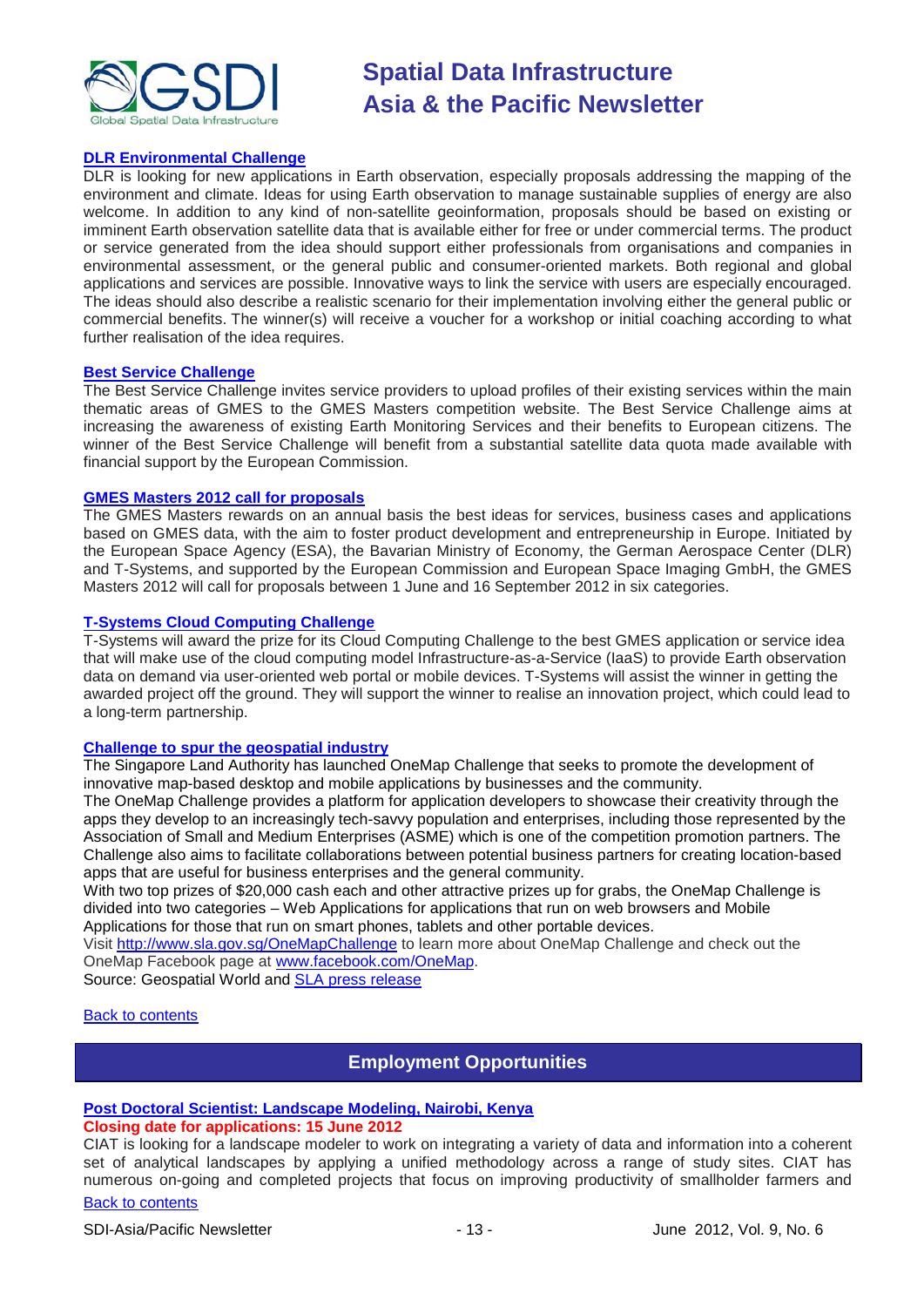

communities managing agroecosystems. The post doctoral scientist will apply landscape modeling tools in a set of study landscapes across the range of geographies and developmental contexts representing rainfed farming systems in Latin America, Southeast Asia and sub-Saharan Africa.

# Requirements

- A PhD in Landscape Ecology, Geography, Remote Sensing and Spatial Modeling, or related discipline.

- At least two years of relevant research experience in landscape modeling applications relevant to meso-scale planning, systems diagnosis, or scenario development.

- Share commitment and passion for our mission.

- Pro-active researcher with demonstrated interest in and ability to publish in peer reviewed international journals.

- Capacity/willingness for field work.

- Proven interpersonal skills and ability to work with diverse teams representing different cultural and professional backgrounds.

- Willingness to live and work in developing countries.

- Excellent writing skills and able to write clearly and concisely in English for a wide range of audiences.

# **GIS Job Board Launches New Website: [www.gisjobboard.com](http://www.gisjobboard.com/)**

New Site Provides Employers and Job Seekers Tools to Post and Search Jobs and Resumes in the GIS and Geospatial Disciplines

GIS Job Board has launched a new website specifically dedicated to GIS and other geospatial disciplines. The new site makes it simple for employers and job seekers to post and search for jobs and resumes. The site was created to serve the growing needs of the GIS community and help with recruiting and job seeking efforts. Visitors also have the option to view the site in a different language if they choose, making it easier for them to

have access to the content

Registered users can receive jobs or resumes by email. They can also flag jobs and resumes as well as save searches, setup resume alerts, and save resumes and jobs. Users have the capability of private messaging other users in case they ever want to communicate with someone.

For more information about GIS Job Board, please visit their website at **[www.gisjobboard.com](http://www.gisjobboard.com/)**

# <span id="page-13-0"></span>[Back to contents](#page-0-0)

# **Conference Proceedings**



**FIGWORKING WEEK 2012** v 6-10 2012

**FIG Working Week 2012 Rome May 6 – 10, 2012** [Technical Program and Proceedings](http://www.fig.net/pub/fig2012/techprog.htm)

# **GSDI 13 QUEBEC CONFERENCE A HUGE SUCCESS May 14 – 7, 2012**

A limited-edition book of selected papers "Spatially Enabling Government, Industry and Citizens: Research and Development Perspectives" was provided free of charge to all conference registrants. Abstracts and Papers from the Conference may also be downloaded from the [GSDI Association's website.](http://www.gsdi.org/gsdiconf/gsdi13/prog_details.html)

# **[Report on GI Science and Remote Sensing for Climate Change Studies Workshop](http://www.asmmag.com/201205043668/report-on-gi-science-and-remote-sensing-for-climate-change-studies-workshop.html)**

Kumaun University SSJ Campus Almora, India from 1-3 March 2012.

### **Malaysia Geospatial Forum 2012**

[Day 1](http://www.geospatialworld.net/index.php?option=com_content&view=article&id=24204%3Amalaysia-explores-geospatial-opportunities&catid=75%3Amiscellaneous-events&Itemid=1) (March 6), [Day 2](http://www.geospatialworld.net/index.php?option=com_content&view=article&id=24223%3Ageospatial-sector-should-strive-to-become-more-useful&catid=75%3Amiscellaneous-events&Itemid=1) (March 7), [Plenary showcases g-tech in nation building](http://www.geospatialworld.net/index.php?option=com_content&view=article&id=24212%3Aplenary-showcases-g-tech-in-nation-building-&catid=75%3Amiscellaneous-events&Itemid=1)

## **[Possibility or a dream? Spatially Enabled Geovernment and Societies](http://mycoordinates.org/possibility-or-a-dream-spatially-enabled-geovernment-and-societies-2/)**

Geospatial experts from different background and part of the world share their views on Spatially Enabled Government and Society (SEGS) at **UNRCC-PCGIAP International Symposium** organized by Department of Surveying and Mapping Malaysia during **15 – 16 February at Kuala Lumpur, Malaysia**. They highlight pertinent issues, challenges and suggest way forward to achieve the goal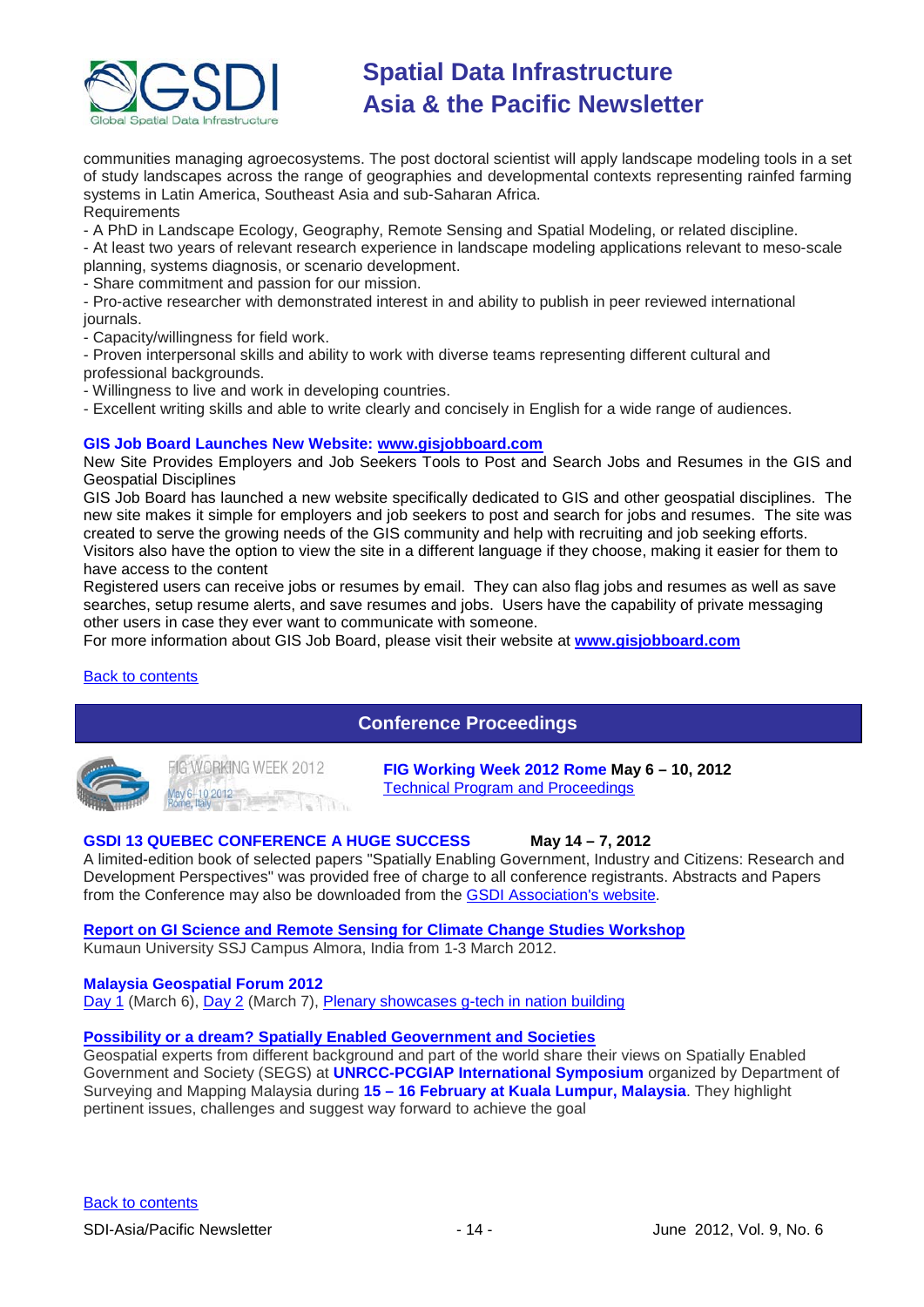

# **[GNSS vulnerabilities: Testing the Truth](http://mycoordinates.org/gnss-vulnerabilities-testing-the-truth/)**

**European Navigation Conference ENC GNSS 2011**, held in **London in November and December 2011**

This paper is based on a presentation given to the European Navigation Conference ENC GNSS 2011, held in London in November 2011. The authors present an overview of threats and vulnerabilities of GNSS systems in general and with a focus at application level across a spectrum of domains. They highlight some of the important countermeasures that are already available on the market, but which are not ubiquitously used.

### **Timor Leste (East Timor) – [environmental data review workshop](http://www.mindland.com/wp/?p=125)**

The 6th of March as part of the Norwegian Petroleum Assistance Program together with DNMA I contributed to a workshop to be held at the Arbiru Hotel in Dili, Timor Leste. The intended outcome was to contribute to a process for establishing better handling of environmental data. The workshop was opened by his Excellency Sr. Abilio de Deus de Jesus Lima, State Secretary for the Environment.

# **[Iraq Spatial Data Infrastructure workshop completed](http://www.ameinfo.com/290564.html)**

In mid-February 2012, over 25 persons representing 13 national and regional government organizations assembled in Erbil in the north of Iraq for an intensive three-day exchange to explore concepts and ideas towards the establishment of a National Spatial Data Infrastructure for Iraq.

The workshop was conducted under the auspices of the Prime Minister Advisory Committee (PMAC), and supported by the United States Geologic Survey (USGS).

Staff from the GPC Group facilitated the workshop, bringing experience and insights regarding the implementation of GIS federations and Spatial Data Infrastructure (SDI) in other countries and regions around the world.

[Open Planet 5, the magazine published for the](http://jornadas.gvsig.org/descargas/magazine) **International gvSIG Conference** is now available in electronic [format](http://jornadas.gvsig.org/descargas/magazine)

# **[National Geomatic Plan in Gabon: results of pilot projects presented](http://www.ignfi.fr/en/content/pilot-phase-ngp-gabon-expectations-were-met)**

IGN France International presented the main results of the work conducted between April and December, 2011 at the occasion of a final seminar. This seminar was held on December 6th, 2011 in Libreville and brought together around 60 representatives, most of whom were general managers and permanent secretaries from the main ministries, all in the presence of Emmanuel Issozet, Minister of the Budget and Madame Yolande Nyonda, Permanent Secretary of the Budget.

[Phase pilote du PNG Gabon : Promesses](http://www.ignfi.fr/fr/content/phase-pilote-du-png-gabon-promesses-tenues) tenues

[NGP Gabon: IGN France International presented the results of the pilot projects during a final seminar](http://www.ignfi.fr/en/content/ngp-gabon-ign-france-international-presented-results-pilot-projects-during-final-seminar)

### <span id="page-14-0"></span>[Back to contents](#page-0-0)

# **Conferences, Events**

For upcoming events of global or major international interest, please visit the [upcoming conference list o](http://gsdi.org/events/upcnf.asp)n the GSDI website – as this conference list will be reserved for conferences within or with specific interest to the Asia Pacific Region.

### **The editors welcome news of conferences & events from the newsletter subscribers**

### **[Call for Expression of Interest to host AARSE 2014 and future Conferences](http://lists.gsdi.org/pipermail/sdi-africa/2010-November/001135.html)**

Call for Expression of Interest to host the 10th biennial International Conference of the African Association of Remote Sensing of the Environment (AARSE) in October 2014 and future Conferences. The 9th conference will be held in Morocco in October 2012.

| <b>Date</b>      | <b>Location</b>      | <b>Event</b>                                                                                                                    |
|------------------|----------------------|---------------------------------------------------------------------------------------------------------------------------------|
| <b>June 2012</b> |                      |                                                                                                                                 |
| 3-5 June         | Kuala<br>Terengganu, | The International Conference on Informatics & Applications<br>(ICIA2012)                                                        |
|                  | Malaysia             | The proposed conference on the above theme will be held at<br>University Sultan Zainal Abidin, Kuala Terengganu, Malaysia, From |

### [Back to contents](#page-0-0)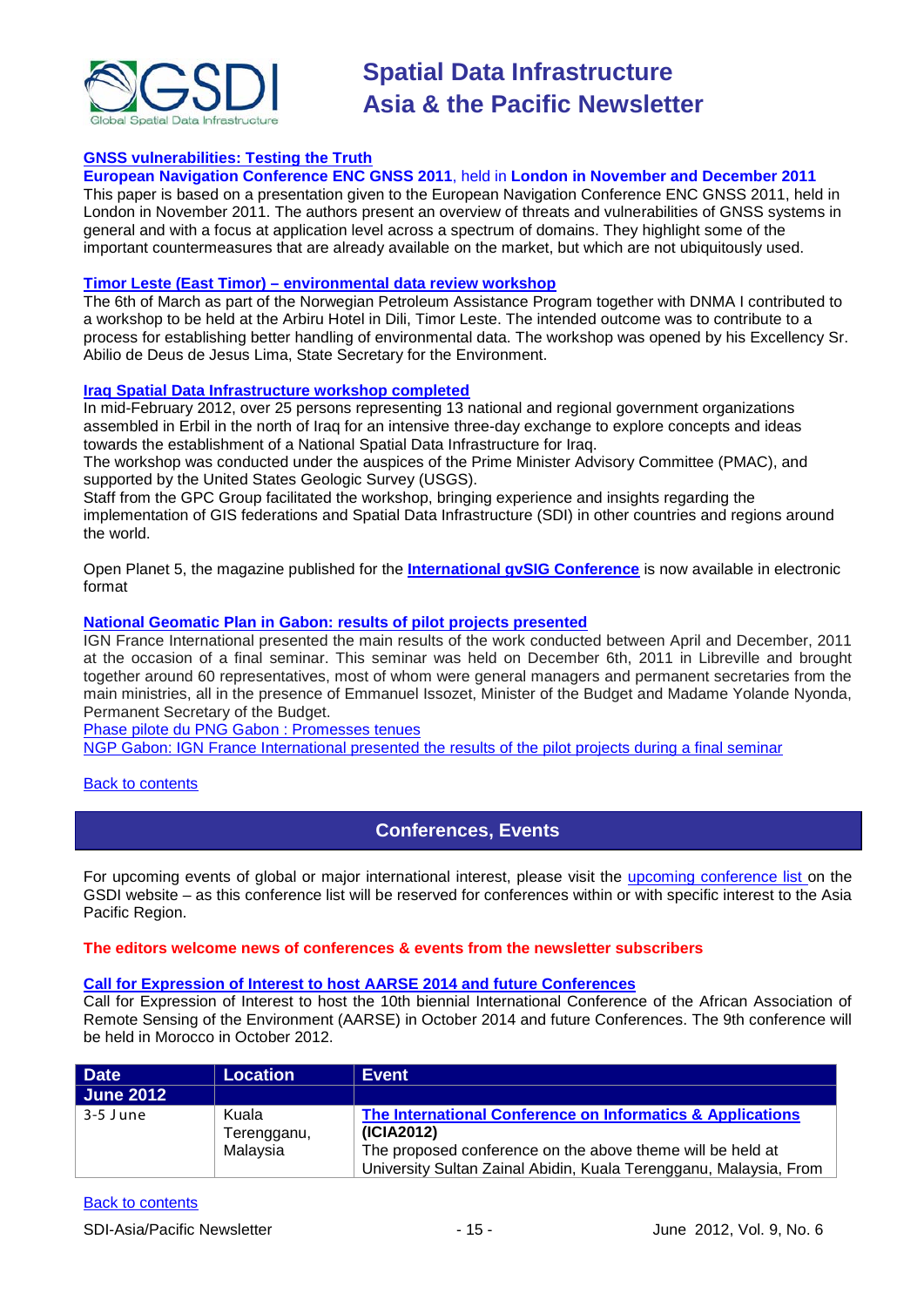

|            |                 | June 3-5, 2012 which aims to enable researchers build connections                                                                |
|------------|-----------------|----------------------------------------------------------------------------------------------------------------------------------|
|            |                 | between different digital applications.                                                                                          |
|            |                 | <b>Important Dates</b>                                                                                                           |
|            |                 | ==============                                                                                                                   |
|            |                 | Submission Date: April 1, 2012                                                                                                   |
|            |                 | Notification of acceptance: April 15, 2012                                                                                       |
|            |                 | Camera Ready submission: May 2, 2012                                                                                             |
|            |                 | Registration: May 2, 2012                                                                                                        |
| 4-7 June   | Las Vegas       | <b>Hexagon 2012 conference.</b>                                                                                                  |
| 8-11 June  | Shanghai, China | 2nd International Workshop on Earth Observation and Remote                                                                       |
|            |                 | <b>Sensing Applications (EORSA 2012)</b>                                                                                         |
|            |                 | <b>Call for Papers</b>                                                                                                           |
|            |                 | Following the first EORSA conference in Beijing in 2008, the                                                                     |
|            |                 | second workshop (EORSA2012) will be held in Shanghai, China,                                                                     |
|            |                 | on June 8-11, 2012. This event is jointly organized by Tongji                                                                    |
|            |                 | University, Peking University, and Nanjing University, with technical                                                            |
|            |                 | sponsorship from?IEEE Geoscience and Remote Sensing Society                                                                      |
|            |                 | and International Society for Photogrammetry and Remote Sensing.                                                                 |
|            |                 | Timetable:                                                                                                                       |
|            |                 | Abstract submission due - March 15, 2012                                                                                         |
|            |                 | Notification of acceptance - March 30, 2012                                                                                      |
|            |                 | Full paper submission - May 15, 2012                                                                                             |
|            |                 | Pre-conference registration due - April 15, 2012                                                                                 |
|            |                 | Pre-conference workshops - June 8, 2012                                                                                          |
|            |                 | Conference: June 9-11, 2012                                                                                                      |
|            |                 | <b>Abstract Submission:</b>                                                                                                      |
|            |                 | Please submit your abstract through the following web site:                                                                      |
|            |                 | https://www.easychair.org/conferences/?conf=eorsa2012                                                                            |
|            |                 | An abstract should be between 400 and 600 words in English, and                                                                  |
|            |                 | be saved in Microsoft Word format. Please include title, key words                                                               |
|            |                 | (up to five), full name, affiliation, and contact details (e-mail, phone,                                                        |
|            |                 | fax, and regular mailing address). Please also indicate your                                                                     |
|            |                 | preference for oral or poster presentation.                                                                                      |
|            |                 | For more information about the workshop, visit the website                                                                       |
| 15-17 June | Hong Kong       | 20th International Conference on GeoInformatics                                                                                  |
|            |                 | (GeoInformatics 2012)                                                                                                            |
|            |                 | Abstract/Paper submission deadline: 15 November 2011                                                                             |
|            |                 | In response to the increasing concerns on global changes and                                                                     |
|            |                 | natural disasters, the 2012 conference theme is "Global Change,                                                                  |
|            |                 | Adaptation and Risk Management". Earthquakes, floods, droughts,                                                                  |
|            |                 | pollutions and many other natural and man-made disasters are                                                                     |
|            |                 | severe threats to the mankind. Geoinformatic technologies shall                                                                  |
|            |                 | play an essential roles to mitigate damages of the disasters. This                                                               |
|            |                 | conference will provide an excellent opportunity for professionals                                                               |
|            |                 | and students in the geographic information science area to<br>exchange innovative ideas, discover cutting-edge technologies, and |
|            |                 | present inspiring applications. Meanwhile, 2012 will be the 20th                                                                 |
|            |                 | Anniversary of the International Association of Chinese                                                                          |
|            |                 | Professionals in Geographic Information Sciences                                                                                 |
|            |                 | (CPGIS, http://cpgis.org/) and its Annual Conference (the                                                                        |
|            |                 | GeoInformatics series), the organizing committee cordially invite                                                                |
|            |                 | geoinformatics professionals and scholars all around the world,                                                                  |
|            |                 | review and celebrate our accomplishments and to develop our                                                                      |
|            |                 | vision for the next 20 years.                                                                                                    |
| 18-20 June | Salvador de     | "Cities, Technologies and Planning" - CTP 12                                                                                     |
|            | Bahia, Brasil   | <http: geog_an_mod_10="" index.<="" murgante="" td="" utenti="" www.unibas.it=""></http:>                                        |
|            |                 | html>                                                                                                                            |
|            |                 | in conjunction with                                                                                                              |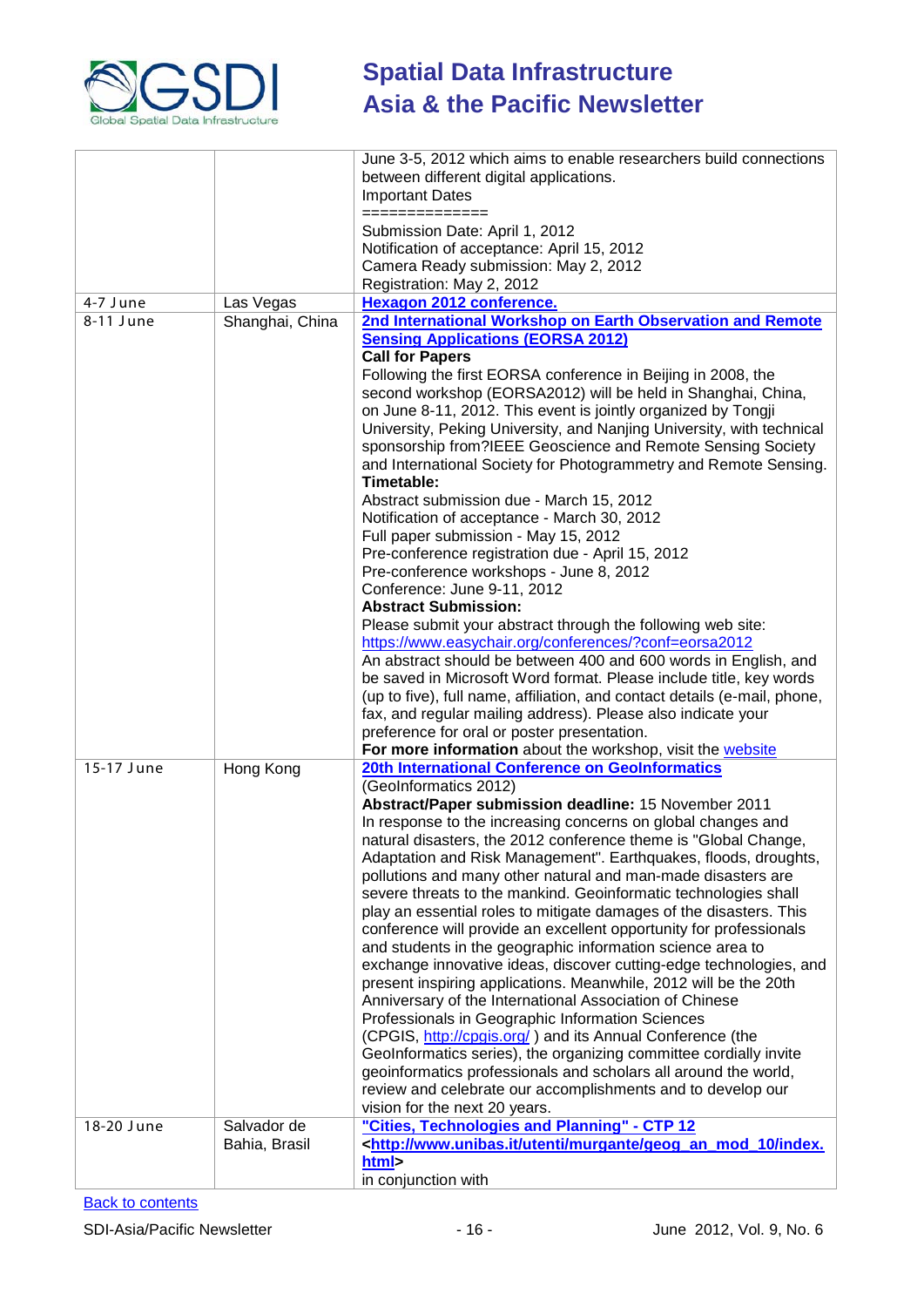

|                   |                                                    | <b>The 2012 International Conference on Computational</b><br><b>Science and its Applications (ICCSA 2012)*</b>                                                                                                                                                                                                                                                                                                                                                                                                                                                                                                                                                                                                                                                                                                                                                                                                                                                                                                                                                                                                                                                                                                                                                                                                                     |
|-------------------|----------------------------------------------------|------------------------------------------------------------------------------------------------------------------------------------------------------------------------------------------------------------------------------------------------------------------------------------------------------------------------------------------------------------------------------------------------------------------------------------------------------------------------------------------------------------------------------------------------------------------------------------------------------------------------------------------------------------------------------------------------------------------------------------------------------------------------------------------------------------------------------------------------------------------------------------------------------------------------------------------------------------------------------------------------------------------------------------------------------------------------------------------------------------------------------------------------------------------------------------------------------------------------------------------------------------------------------------------------------------------------------------|
| 21-3 June         | Yokohama,<br>Japan                                 | <b>Geospatial Expo 2012</b><br>Contact                                                                                                                                                                                                                                                                                                                                                                                                                                                                                                                                                                                                                                                                                                                                                                                                                                                                                                                                                                                                                                                                                                                                                                                                                                                                                             |
| 25-7 June         | Taipei, Taiwan                                     | <b>International Conference on Earth Observations and Societal</b><br><b>Impacts (ICEO-SI)</b><br>The ICEO-SI 2012 Meeting will advance the understanding of earth<br>observations and societal impacts from the regional to the global<br>levels. Through the promotion and construction of the Global Earth<br>Observation System (GEOS), the conference will namely address<br>the following topics:<br>Ecosystems - Biodiversity - Water - Disasters - Energy - Health -<br>Weather - Climate - Agriculture                                                                                                                                                                                                                                                                                                                                                                                                                                                                                                                                                                                                                                                                                                                                                                                                                    |
| 25-30 June        | Istanbul, Turkey                                   | <b>World GIS Summit</b><br>"The World GIS Summit" has been postponed to June 25-30,<br>2012."                                                                                                                                                                                                                                                                                                                                                                                                                                                                                                                                                                                                                                                                                                                                                                                                                                                                                                                                                                                                                                                                                                                                                                                                                                      |
| <b>July 2012</b>  |                                                    |                                                                                                                                                                                                                                                                                                                                                                                                                                                                                                                                                                                                                                                                                                                                                                                                                                                                                                                                                                                                                                                                                                                                                                                                                                                                                                                                    |
| $8-11$ July       | Brisbane,<br>Australia                             | 2012 Brisbane International Geospatial Forum                                                                                                                                                                                                                                                                                                                                                                                                                                                                                                                                                                                                                                                                                                                                                                                                                                                                                                                                                                                                                                                                                                                                                                                                                                                                                       |
| <b>16-20 July</b> | Universiti                                         | <b>AGSE 2012 - Applied Geoinformatics for Society and</b>                                                                                                                                                                                                                                                                                                                                                                                                                                                                                                                                                                                                                                                                                                                                                                                                                                                                                                                                                                                                                                                                                                                                                                                                                                                                          |
| "NEW"             | Teknologi<br>Malaysia,<br>Johor Bahru,<br>Malaysia | <b>Environment</b><br>Conference Theme: "Geoinformation - Catalyst for planning,<br>development and good governance"<br><b>Contact</b><br>AGSE 2012 is an interdisciplinary, international forum for sharing<br>knowledge about the application of Geoinformatics with focus on<br>application and on developing countries.<br>Workshops planned so far:<br>- Spatial Analysis with Open Source - gvSIG and SEXTANTE (D.<br>Schröder, HFT Stuttgart, Germany)<br>- ILWIS - advanced topics (Md. Zahid Hasan Siddique, Institute of<br>Water Modelling, Dhaka, Bangladesh)<br>- Raster based analysis using R statistical software (S. Pareeth,<br>International Water Management Institute, Colombo, Sri Lanka)<br>- Python in three hours (V. Wendlik, HFT Stuttgart, Germany)<br>- Implementing OGC conformant webservices using PostGIS and<br>GeoServer (R. Kettemann, HFT Stuttgart, Germany)<br>- Application of MODIS 1 km LST product for characterisation of<br>UHI (Arathyram R.S,m National Remote Sensing Center, ISRO<br>Hyderabad)<br>- An Introduction to Ecological Niche Modelling Using DIVA GIS<br>(Sooraj N P, MSc.MPhil, Activ Environmental Services, Cochin)<br>- Strategic process management for introducing GIS (F.-J. Behr,<br>HFT Stuttgart, Germany)<br>- Fuzzy logic analysis (Pulsani Reddy, India) |
| 23-27 July        | San Diego,                                         | <b>Esri International User Conference</b>                                                                                                                                                                                                                                                                                                                                                                                                                                                                                                                                                                                                                                                                                                                                                                                                                                                                                                                                                                                                                                                                                                                                                                                                                                                                                          |
|                   | <b>USA</b>                                         | <b>Now Accepting Presentation Submissions</b><br>Participation from the GIS community makes the Esri International<br>User Conference (Esri UC) < http://www.esri.com/events/user-<br>conference/index.html > much more than just another technology<br>user conference. It's a place to collaborate with your colleagues<br>and get inspired by their work.<br>What do you know that could help others make the most of<br>ArcGIS? Here's your chance to share tips, strategies, and<br>accomplishments with fellow GIS professionals. Both new and<br>seasoned ArcGIS users are encouraged to submit presentation<br>abstracts for consideration. Of particular interest are proposals<br>related to:                                                                                                                                                                                                                                                                                                                                                                                                                                                                                                                                                                                                                            |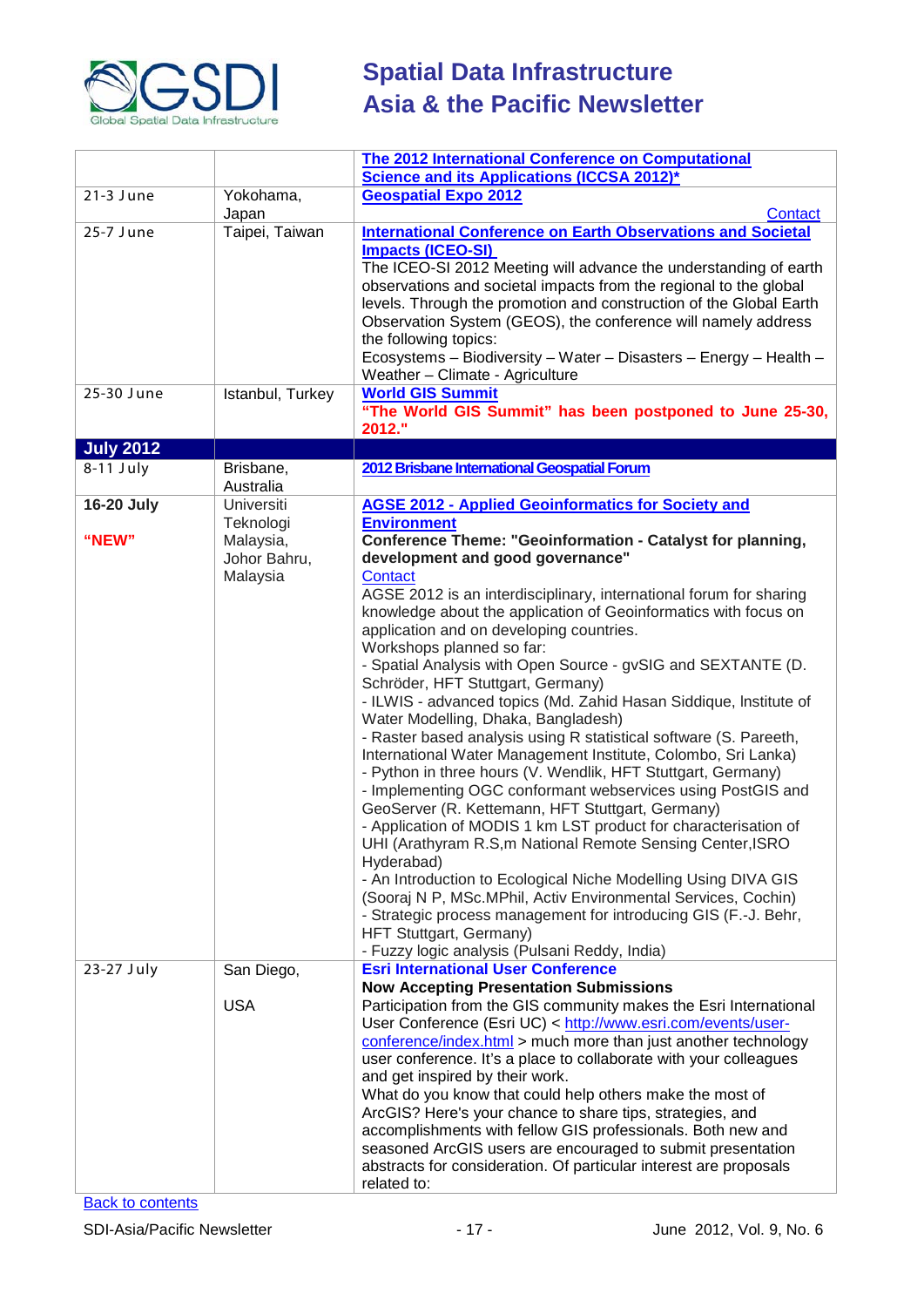

|                               |                            | Applying ArcGIS to new problems in innovative ways<br>Leveraging new capabilities of ArcGIS 10<br>Extending your GIS to a broader audience through web and<br>mobile applications<br>Driving GIS advancements in your industry<br>$\bullet$<br>Collaborating inside and outside your organization to increase<br>efficiency, share data, and maximize geospatial resources<br>Review the session topics to see how your contribution can fit into<br>this year's agenda.<br>Abstract submission deadline: passed.                                                                                                                                                                                                                                                                                                                                   |                                                                                                                                                                                                                                                                                                                    |
|-------------------------------|----------------------------|-----------------------------------------------------------------------------------------------------------------------------------------------------------------------------------------------------------------------------------------------------------------------------------------------------------------------------------------------------------------------------------------------------------------------------------------------------------------------------------------------------------------------------------------------------------------------------------------------------------------------------------------------------------------------------------------------------------------------------------------------------------------------------------------------------------------------------------------------------|--------------------------------------------------------------------------------------------------------------------------------------------------------------------------------------------------------------------------------------------------------------------------------------------------------------------|
| <b>August 2012</b>            |                            |                                                                                                                                                                                                                                                                                                                                                                                                                                                                                                                                                                                                                                                                                                                                                                                                                                                     |                                                                                                                                                                                                                                                                                                                    |
| $6 - 8$ August                | Melbourne,<br>Australia    | <b>Important dates</b>                                                                                                                                                                                                                                                                                                                                                                                                                                                                                                                                                                                                                                                                                                                                                                                                                              | <b>GITA 2012</b> - GITA 17th Annual Geospatial Solutions Conference<br>"From Fundamentals to the Future - Managing Assets Spatially"                                                                                                                                                                               |
|                               |                            |                                                                                                                                                                                                                                                                                                                                                                                                                                                                                                                                                                                                                                                                                                                                                                                                                                                     | 30 March 2012 Abstract submission closes                                                                                                                                                                                                                                                                           |
|                               |                            | late April 2012                                                                                                                                                                                                                                                                                                                                                                                                                                                                                                                                                                                                                                                                                                                                                                                                                                     | Authors notified of initial acceptance or otherwise;<br>successful authors invited to submit a full paper                                                                                                                                                                                                          |
|                               |                            | 5 March 2012                                                                                                                                                                                                                                                                                                                                                                                                                                                                                                                                                                                                                                                                                                                                                                                                                                        | <b>Registration opens</b>                                                                                                                                                                                                                                                                                          |
|                               |                            | 31 May 2012                                                                                                                                                                                                                                                                                                                                                                                                                                                                                                                                                                                                                                                                                                                                                                                                                                         | Deadline for authors to register for the meeting                                                                                                                                                                                                                                                                   |
|                               |                            | Contact                                                                                                                                                                                                                                                                                                                                                                                                                                                                                                                                                                                                                                                                                                                                                                                                                                             |                                                                                                                                                                                                                                                                                                                    |
| 25 August -                   | Melbourne,                 |                                                                                                                                                                                                                                                                                                                                                                                                                                                                                                                                                                                                                                                                                                                                                                                                                                                     | <b>XXII International Society for Photogrammetry &amp; Remote</b>                                                                                                                                                                                                                                                  |
| 1 September                   | Australia                  | <b>Sensing Congress</b><br>Email: isprs2012@icms.com.au                                                                                                                                                                                                                                                                                                                                                                                                                                                                                                                                                                                                                                                                                                                                                                                             |                                                                                                                                                                                                                                                                                                                    |
| <b>September</b>              |                            |                                                                                                                                                                                                                                                                                                                                                                                                                                                                                                                                                                                                                                                                                                                                                                                                                                                     |                                                                                                                                                                                                                                                                                                                    |
| 2012                          |                            |                                                                                                                                                                                                                                                                                                                                                                                                                                                                                                                                                                                                                                                                                                                                                                                                                                                     |                                                                                                                                                                                                                                                                                                                    |
| 2-4 September                 | Wellington,<br>New Zealand | The 4th Digital Earth Summit focusing on "Natural Disasters"<br><b>Call for Papers</b> (Deadline for abstracts submission: 15 June 2012)                                                                                                                                                                                                                                                                                                                                                                                                                                                                                                                                                                                                                                                                                                            |                                                                                                                                                                                                                                                                                                                    |
| 6-8 September                 | Tokyo, Japan               | 2012<br>International<br>Conference<br>for<br>OpenStreetMap<br>(OSM)<br><b>State of the Map 2012 (SoTM12)</b>                                                                                                                                                                                                                                                                                                                                                                                                                                                                                                                                                                                                                                                                                                                                       |                                                                                                                                                                                                                                                                                                                    |
| 9-14 September                | Ticino,<br>Switzerland     | 11th NCCR Climate Summer School, 2012<br>The NCCR Climate, Switzerland's Centre of Excellence in Climate<br>and Climate Impact Research, invites young scientists to join<br>leading climate researchers in a scenic southern Swiss Alpine<br>setting on the occasion of the 11th International NCCR Climate<br>Summer School 2012.<br><b>Deadline for applications:</b> closed. Successful applicants will be<br>notified in February 2012. Detailed information and the application<br>form are available at<br><http: 2012="" summer_school="" www.nccr-climate.unibe.ch=""></http:> .<br>Contact: University of Bern, NCCR Climate Management Centre,<br>Zähringerstrasse 25, CH-3012 Bern, Switzerland, mailto:<br><nccr-climate@oeschger.unibe.ch><br/>Telephone +41 31 631 31 45, Telefax +41 31 631 43 38.</nccr-climate@oeschger.unibe.ch> |                                                                                                                                                                                                                                                                                                                    |
| 17-9 September<br>"AMENDED"   | Hanoi, Vietnam             | <b>11th Asia Geospatial Forum</b>                                                                                                                                                                                                                                                                                                                                                                                                                                                                                                                                                                                                                                                                                                                                                                                                                   | Abstract submission deadline 30 June, 2012<br>Contact                                                                                                                                                                                                                                                              |
| $18 - 21$<br><b>September</b> | Kashi, Xinjiang,           |                                                                                                                                                                                                                                                                                                                                                                                                                                                                                                                                                                                                                                                                                                                                                                                                                                                     | The International Symposium on Earth Observation for Arid                                                                                                                                                                                                                                                          |
| "NEW"                         | China                      |                                                                                                                                                                                                                                                                                                                                                                                                                                                                                                                                                                                                                                                                                                                                                                                                                                                     | and Semi-Arid Environments (ISEO 2012) with the theme of<br>"Earth Observation Illuminating Central Asia".                                                                                                                                                                                                         |
| October 2012                  |                            |                                                                                                                                                                                                                                                                                                                                                                                                                                                                                                                                                                                                                                                                                                                                                                                                                                                     |                                                                                                                                                                                                                                                                                                                    |
| 2-4 October-                  | Gauteng,<br>South Africa   | Ukubuzana 2012                                                                                                                                                                                                                                                                                                                                                                                                                                                                                                                                                                                                                                                                                                                                                                                                                                      | Call for papers for the peer-reviewed academic track of <b>GISSA</b><br>Conference theme: 'An African Dialogue: Geomatics for<br>Infrastructure Development and Service Delivery'<br>Authors are invited to submit full-text academic papers,<br>approximately 5000 words in length and relevant to the themes and |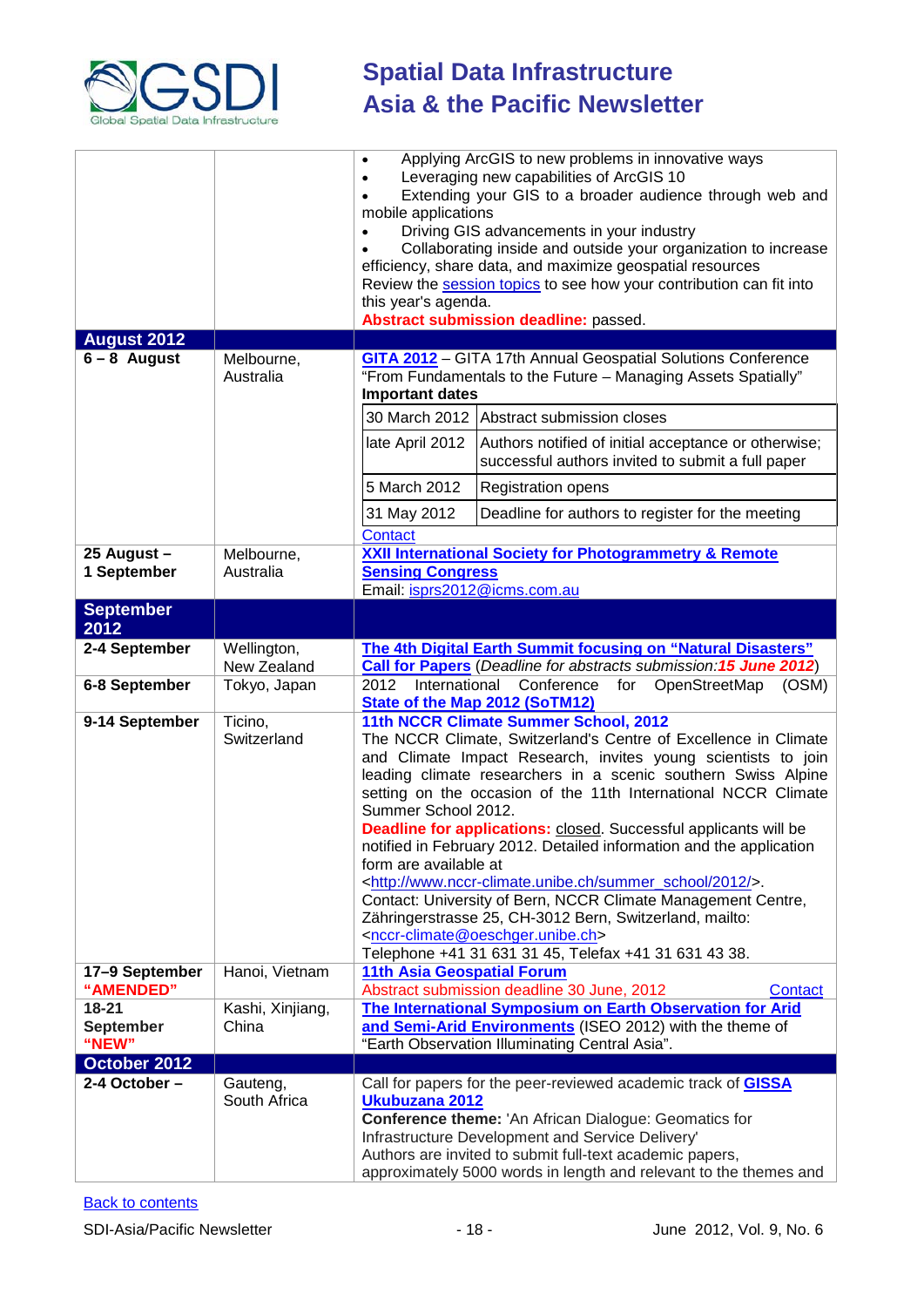

|                        |            | subject matter of the conference, for the peer-reviewed academic<br>track at the GISSA Ukubuzana 2012 conference.<br><b>Important dates</b><br>• 30 June 2012: Submission of full papers for peer-review for<br>academic track<br>• 13 August 2012: Notification of acceptance of papers for<br>academic track<br>• 10 September 2012: Submission of revised peer-reviewed full<br>papers for academic track<br>• 17 September 2012: Registration of presenters of accepted<br>papers for academic track<br>• 25 September 2012: Submission of PowerPoint presentations for<br>conference CD<br>• 2-4 October 2012: GISSA Ukubuzana 2012 in Kempton Park,<br>Gauteng, South Africa<br>Instructions to authors of peer-reviewed academic papers.                                                                                                                                                                                                                                                                                                                                                                                                                                                                                                                                                                                                                                                                                                                                                                                                                                                                                                                                                                                                                                                                     |
|------------------------|------------|---------------------------------------------------------------------------------------------------------------------------------------------------------------------------------------------------------------------------------------------------------------------------------------------------------------------------------------------------------------------------------------------------------------------------------------------------------------------------------------------------------------------------------------------------------------------------------------------------------------------------------------------------------------------------------------------------------------------------------------------------------------------------------------------------------------------------------------------------------------------------------------------------------------------------------------------------------------------------------------------------------------------------------------------------------------------------------------------------------------------------------------------------------------------------------------------------------------------------------------------------------------------------------------------------------------------------------------------------------------------------------------------------------------------------------------------------------------------------------------------------------------------------------------------------------------------------------------------------------------------------------------------------------------------------------------------------------------------------------------------------------------------------------------------------------------------|
|                        |            | Conference brochure (1 MB pdf)                                                                                                                                                                                                                                                                                                                                                                                                                                                                                                                                                                                                                                                                                                                                                                                                                                                                                                                                                                                                                                                                                                                                                                                                                                                                                                                                                                                                                                                                                                                                                                                                                                                                                                                                                                                      |
| 24-26 October<br>"NEW" | Beijing    | The 4th International Conference on Remote Sensing in<br>Archaeology (ICRSA4) with the theme: "New Era of Earth<br>Observation on Natural and Cultural Heritage".                                                                                                                                                                                                                                                                                                                                                                                                                                                                                                                                                                                                                                                                                                                                                                                                                                                                                                                                                                                                                                                                                                                                                                                                                                                                                                                                                                                                                                                                                                                                                                                                                                                   |
| 29 October-            | El Jadida, | 10th biennial International Conference of the African                                                                                                                                                                                                                                                                                                                                                                                                                                                                                                                                                                                                                                                                                                                                                                                                                                                                                                                                                                                                                                                                                                                                                                                                                                                                                                                                                                                                                                                                                                                                                                                                                                                                                                                                                               |
| 2 November             | Morocco    | <b>Association of Remote Sensing of the Environment (AARSE)</b>                                                                                                                                                                                                                                                                                                                                                                                                                                                                                                                                                                                                                                                                                                                                                                                                                                                                                                                                                                                                                                                                                                                                                                                                                                                                                                                                                                                                                                                                                                                                                                                                                                                                                                                                                     |
| 29 October-            | El Jadida, | <b>AARSE 2012 Conference: Call for Side-event Workshops</b>                                                                                                                                                                                                                                                                                                                                                                                                                                                                                                                                                                                                                                                                                                                                                                                                                                                                                                                                                                                                                                                                                                                                                                                                                                                                                                                                                                                                                                                                                                                                                                                                                                                                                                                                                         |
| 2 November             | Morocco    | As you might be aware the AARSE 2012 Conference will take place                                                                                                                                                                                                                                                                                                                                                                                                                                                                                                                                                                                                                                                                                                                                                                                                                                                                                                                                                                                                                                                                                                                                                                                                                                                                                                                                                                                                                                                                                                                                                                                                                                                                                                                                                     |
|                        |            | from October 29 to November 2, 2012 in El Jadida, Morocco. This                                                                                                                                                                                                                                                                                                                                                                                                                                                                                                                                                                                                                                                                                                                                                                                                                                                                                                                                                                                                                                                                                                                                                                                                                                                                                                                                                                                                                                                                                                                                                                                                                                                                                                                                                     |
| "AMENDED"              |            | 9th holding of the AARSE Conference represents a major event in<br>the long series of internationally recognized AARSE<br>conferences. AARSE 2012 welcomes dedicated workshops -<br>organized as pre- or post-conference events or as halfday events<br>concurrent with the conference scientific programme (the latter in<br>exceptional cases only).<br>Workshops should present state-of-the-art research and cover the<br>development, deployment and operational use of Earth observing<br>systems both space- and airborne.<br><b>Workshop Summary Submission</b><br>Interested parties should submit a summary of the workshop they<br>propose. The summary must<br>include:<br>- Title of workshop;<br>- Relevant keywords;<br>- Full name and title, e-mail address, fax, telephone of workshop<br>organizer(s);<br>- Short description of the workshop (maximum one page);<br>- Target audience;<br>- Proposed duration of workshop<br>The Workshop summary should reach the Chairman of the Local<br>Organizing Committee: Prof. Kamal LABBASSI, no later than 30<br>June 2012. Workshop proposers will be notified of acceptance as<br>soon as the requirements are fulfilled.<br>Note: Please be aware that the following policy of the AARSE<br>Executive Council on workshops organized by other parties applies:<br>- Organizers of a pre-/concurrent-/post-conference workshop must<br>pay a fixed amount of €3000 to cover expenses for projector,<br>venue, writing materials and microphone. Anything extra is to be<br>borne by the workshop organizer. However, organizers of a pre-<br>/concurrent-/post-conference workshop who pay the conference<br>registration fee for 8 of their participants, 2 months prior to the<br>conference date, pay a fixed amount of €1500 to cover costs of |